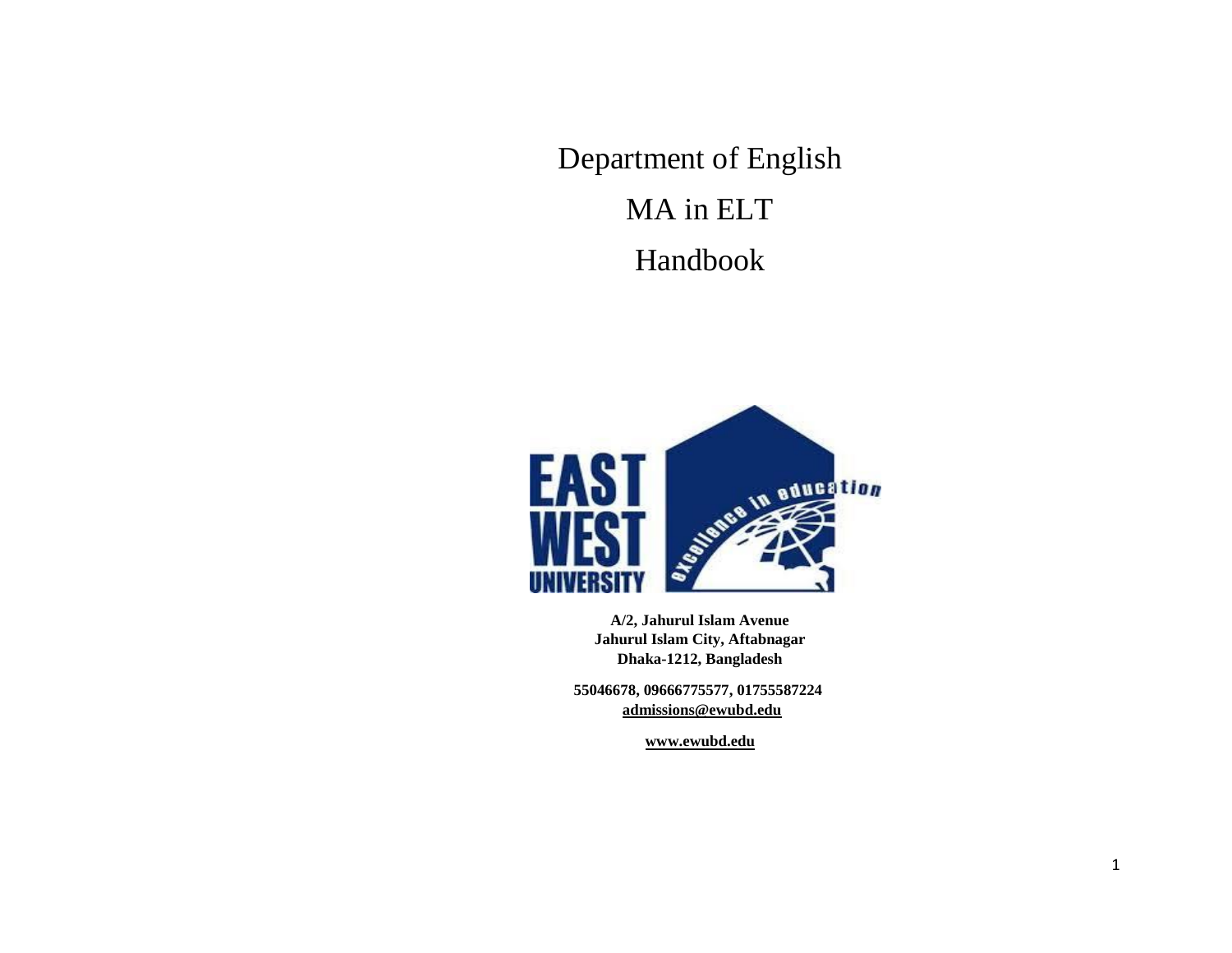#### **Vision and Mission of East West University**

East West University, rated among the top private universities of Bangladesh, is an institution that promotes eastern culture and values and meaningfully blends eastern and western thought and innovation. As an institution of higher learning that promotes and inculcates ethical standards, values and norms, East West University (EWU) is committed in the ideals of equal opportunity, transparency and nondiscrimination. The Primary mission of EWU is to provide, at a reasonable cost, tertiary education characterized by academic excellence in a range of subjects that are particularly relevant to current and anticipated social needs. Central to the university's mission is its intention to provide students with opportunities, resources and expertise to achieve academic, personal and career goals within a stimulating and supportive environment. EWU is striving not only to maintain high quality in both instruction and research, but also to render community service through dissemination of information, organization of training programs and other activities. Sensitive to the needs of its students and staff, EWU is committed to providing a humane, responsive and invigorating atmosphere for productive learning and innovative thinking.

### **Accreditation and Collaboration**

East West University is accredited by the Government of the People's Republic of Bangladesh, and its curricula and programs have been approved by the Bangladesh University Grants Commission. The President of the People's Republic of Bangladesh is the Chancellor of EWU. The Vice Chancellor, the Pro-Vice Chancellor, and the Treasurer are appointees of the President of the country in his capacity as the Chancellor of the University.

#### **Location**

The permanent campus of East West University is located in Aftabnagar, Rampura on the ProgotiSarani close to BTV Bhaban on 7.4 bighas of land. Total floor area of the 9 storied university complex is 4,58,957.04sft. with modern facilities.

East West University has also bought 594.75 decimals (5.95 acres) of land at MoujaVadham, P.S. Tongi, DistrictGazipur. In addition, it has received an allotment of one bigha of land at Uttara from Rajuk.

### **Library**

East West University library has a collection of over 25,487 volumes of books and the full-text of more than 132 journals can be freely accessed by faculty members, teaching assistants, researchers, students and the staff of EWU. The EWU library has also access to more than 10,000 online journals. Different features of the library have been mentioned below.

- Students and faculty members have full access to the library.
- Faculty members can borrow a good number of related text and reference books for a full semester.
- Students can borrow two books at a time for a period of four days.
- Members of the Academic Council enjoy facilities similar to faculty members.
- The Library offers open access to its shelves. Books have a classified shelf arrangement.
- The library utilizes CDS/ISIS, software developed by UNESCO, to provide information.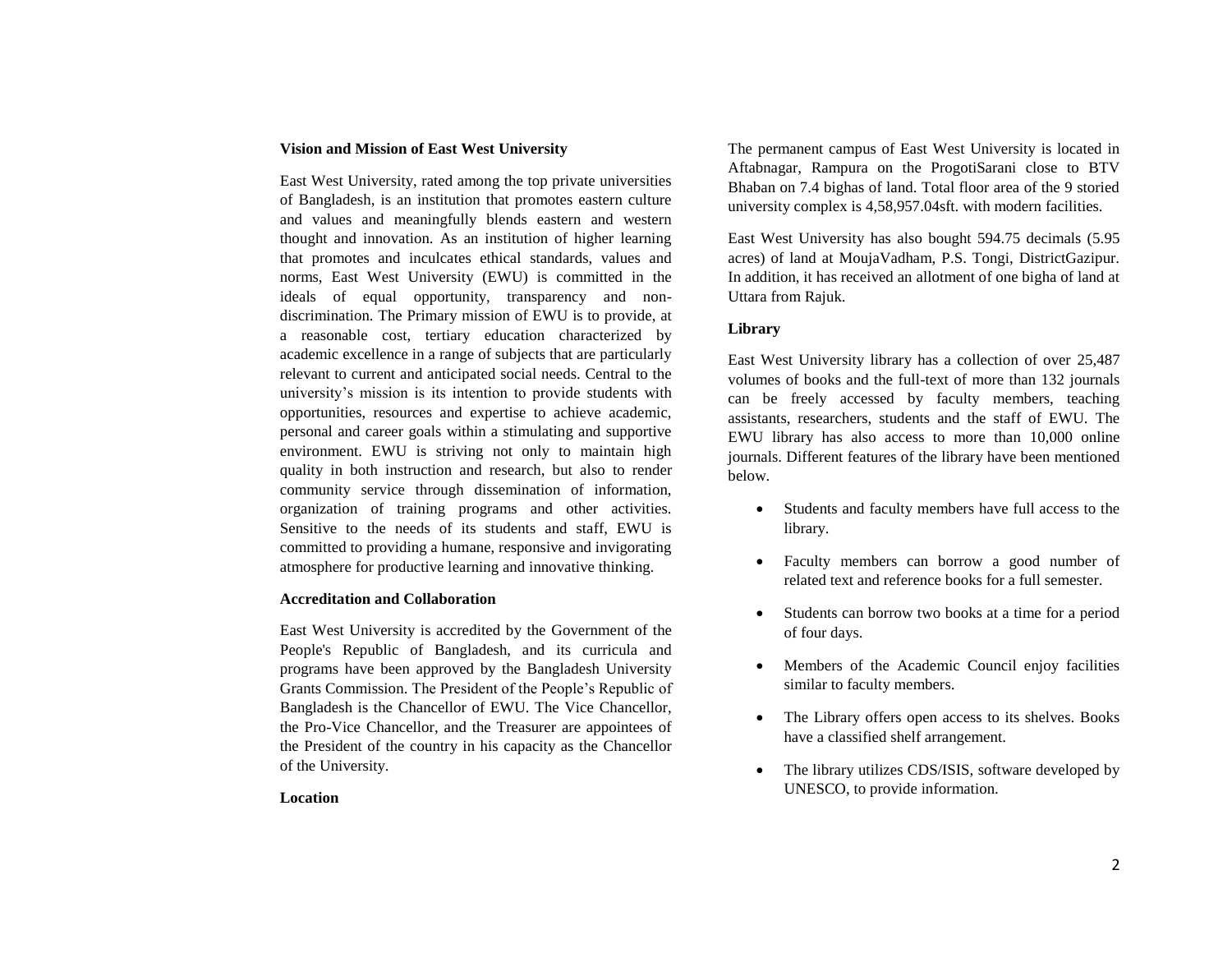It also provides access to different online journals and teaching materials.

For further information can be found from the website of the library.

#### **Labs and Amenities**

EWU provides its students with a clean, spacious and fully airconditioned campus with modern facilities. All classrooms have multi-media facilities. EWU also has seven state-of-theart Computer Laboratories. In addition, the English Department has a Writing Center to facilitate the learning of English.

#### **Medical Center**

Medical Centre is attended by full-time doctors. It provides health services for everyone in the university.

#### **EWU Center for Research and Training (EWUCRT)**

The East West University Center for Research and Training (EWUCRT) promotes academic and applied research for creation and dissemination of new knowledge. Though it is a research entity in character, it performs multifarious activities to achieve its objectives. EWUCRT is dedicated to developing research abilities of faculty members of East West University (EWU) by continually motivating and supporting them to undertake research and publish scholarly papers. It provides financial support to faculty members to conduct research.

The Center organizes international/national conferences, seminars, symposiums, and workshops to facilitate dissemination and cross fertilization of knowledge. For the purpose of sharing research results with academia, researchers and policy makers, EWUCRT publishes two academic journals in the fields of humanities and social sciences; business, and economics. The Center also designs and organizes short-term training programs on research methodology to enhance the research capabilities of young professionals working in universities, academic institutions, government, and non-government organizations. In the last eleven years (2007- May 2019), EWUCRT allocated approximately Taka nineteen million to support faculty research and training, publications of research reports and journals, and to sponsor conferences, seminars and workshops.

EWUCRT operates through a Research Committee comprising representatives from the Board of Trustees, Deans and Chairpersons of the academic departments. The Center is currently chaired by Dr. Rafiqul Huda Chaudhury, Member, Board of Trustees of East West University. At present, Dr. Muhammed Shahriar Haque, Professor, Department of English, EWU and Dr. Farhana Ferdousi, Associate Professor, Department of Business Administration, EWU hold the positions of the Executive Director and Deputy Executive Director respectively. A Senior Research Officer, a Senior Departmental Officer and a Lab Officer assist the Center in carrying out its academic and administrative activities.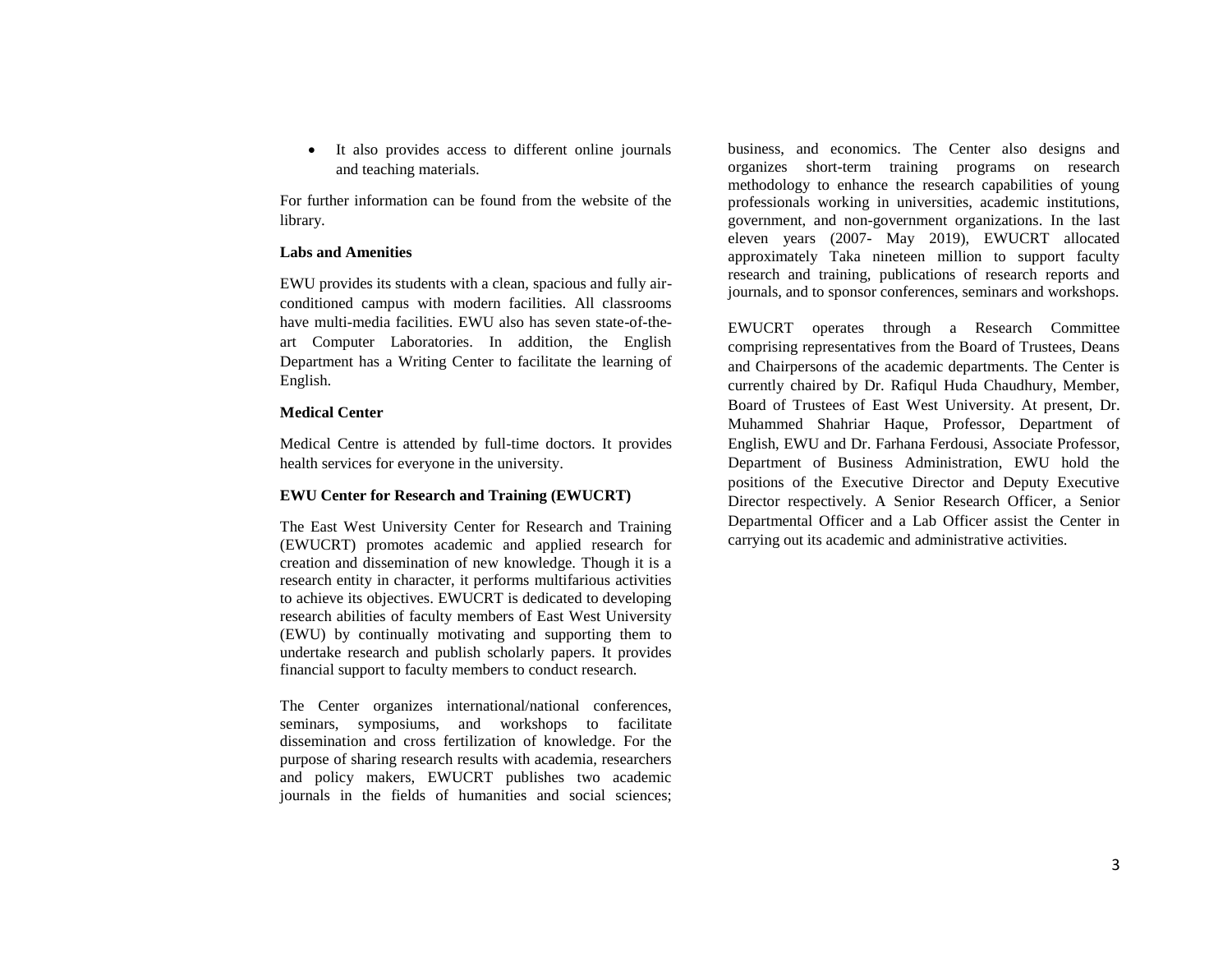

For details please visit our website: <http://www.ewubd.edu/ewu-crt/> or contact EWUCRT office, Block-A, 1st Floor, East West University.

### **Career Counseling Center**

The Career Counseling Center provides proper guidance to students about their career plans. The center liaisons with prospective employers and arranges internships and jobs for students and graduates.

The Career Counseling Center works to place students with leading business organizations of the nation who can expand their activities by utilizing fresh mind imbued with modern skills and expertise. As a forerunner among private universities in Bangladesh, EWU Career Counseling Centre endeavors not only to ensure excellence in education but also to help students find suitable careers. The centre organizes job fair, workshops and seminars on regular basis for careerseeking individuals, participating companies and potential bodies who are employers. These activities provide them with the opportunities to interact with each other. Thus, they get to know each other's needs and priorities. Besides, the largest job portal in Bangladesh, BDJobs.com, has established a linkage with the Career Counseling Center to extend job services to EWU graduates.

#### **Scholarships**

East West University offers tk 10 crore merit scholarships and need-based financial assistance to deserving students. Every semester the university distributes at least 8.20% of its total earnings among 20.58% or more of its students.

### **Co-curricular Activities**

In addition to academic activities, opportunities for different co-curricular activities keep going round the year. The university has a number of clubs to promote various extracurricular activities.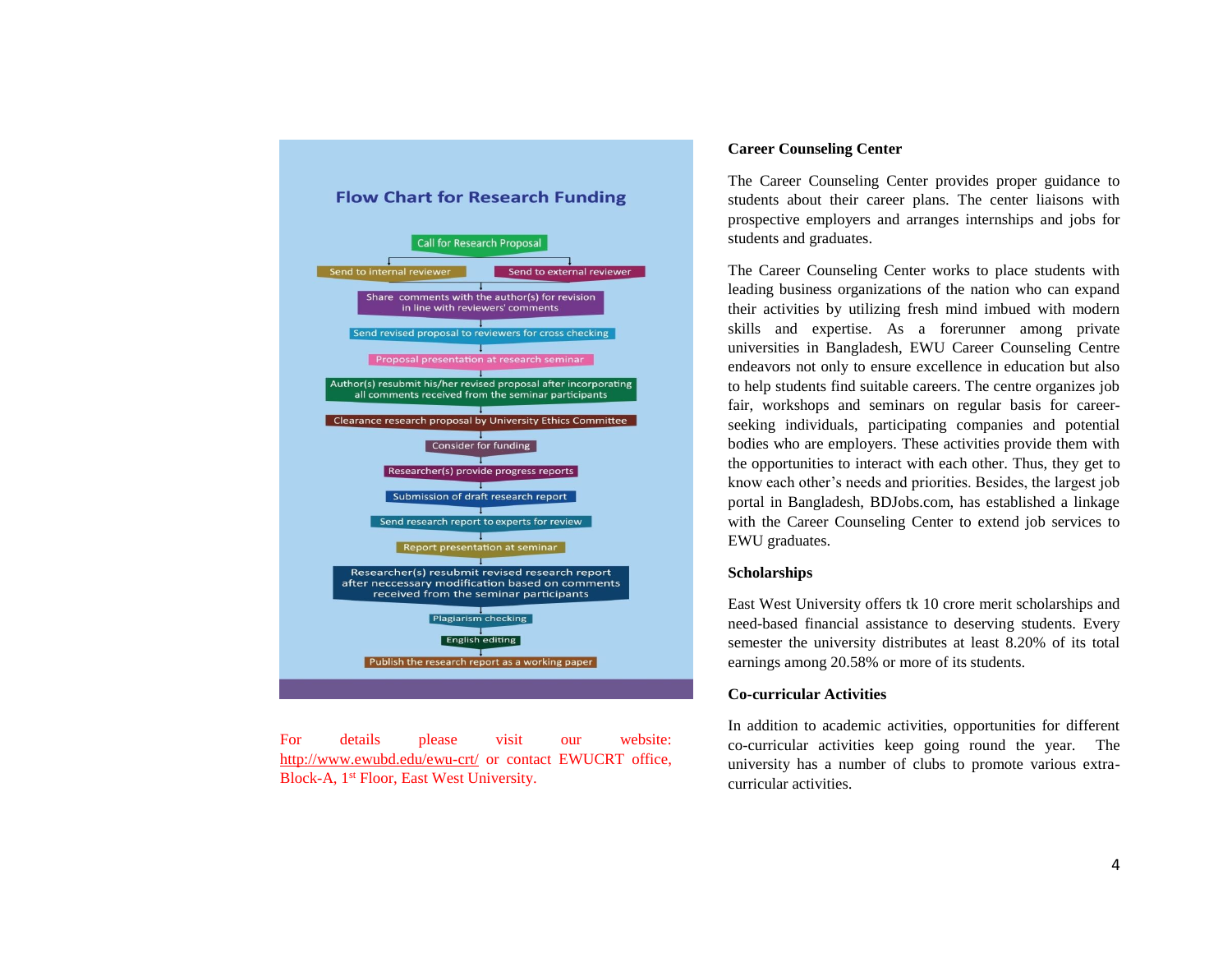These include: Agro Industrialization Club, Science Club, Business Club, MBA Club, Creative Marketing Club, Computer Programming Club, Debating Club, Robotics Club, Club for Performing Arts, Environmental and Social Club, Electronics and Robotics Club, Investment and Finance Club, Telecommunication Club, Photography Club, Rotaract Club, Telecommunication Club, Economics Club, IEEE Student Branch, University Sports Club, Model United Nations Club, Sociology Club, Conversation Club.

#### **On Campus Employment Opportunities**

EWU provides its students with on campus employment opportunities. The graduate students can apply for the positions of Teaching Assistantship (TA) or Research Assistantship (RA), if they achieve a certain level of CGPA in the first semester.

#### **Contact Details**

Department Office: Telephone: +880-2-09666775577 Ext. 217 Fax: +880-2-9897322

Department Secretary: Md. Jasim Uddin

+880-2-09666775577 Ext. 207

#### **Rules and Regulations**

#### **Grading Policy**

EWU is committed to high academic standard keeping with real world demands for excellence.

Academic performance is evaluated using a full range of grades from 'A' through 'F'.

Academic progress is reported using the following grades:

| A             | <b>Excellent</b>                 |
|---------------|----------------------------------|
| B             | Good                             |
| $\mathcal{C}$ | Satisfactory                     |
| D             | Pass                             |
| E             | Failed to meet minimum standard. |

The following designators are used when the above letter grades do not apply:

|     | Incomplete                       |
|-----|----------------------------------|
| WV  | <b>Waived Course Requirement</b> |
| TR. | <b>Transfer Credit</b>           |
| W   | Withdraw                         |

Cumulative Grade Point Averages (CGPA) are calculated for all students and are based on a 4.00 point scale. The numerical equivalents of the grades are as follows:

| <b>Numerical Scores</b> | Letter Grade | Grade Point |
|-------------------------|--------------|-------------|
| $97 - 100$              | $A+$         | 4.00        |
| $90 -$ below 97         | A            | 4.00        |
| $87 -$ below 90         | А-           | 3.70        |
| $83 -$ below 87         | $B+$         | 3.30        |
| $80 -$ below 83         | в            | 3.00        |
| $177 -$ below 80        | B-           | 2.70        |
| $\sqrt{73}$ – below 77  | $C_{+}$      | 2.30        |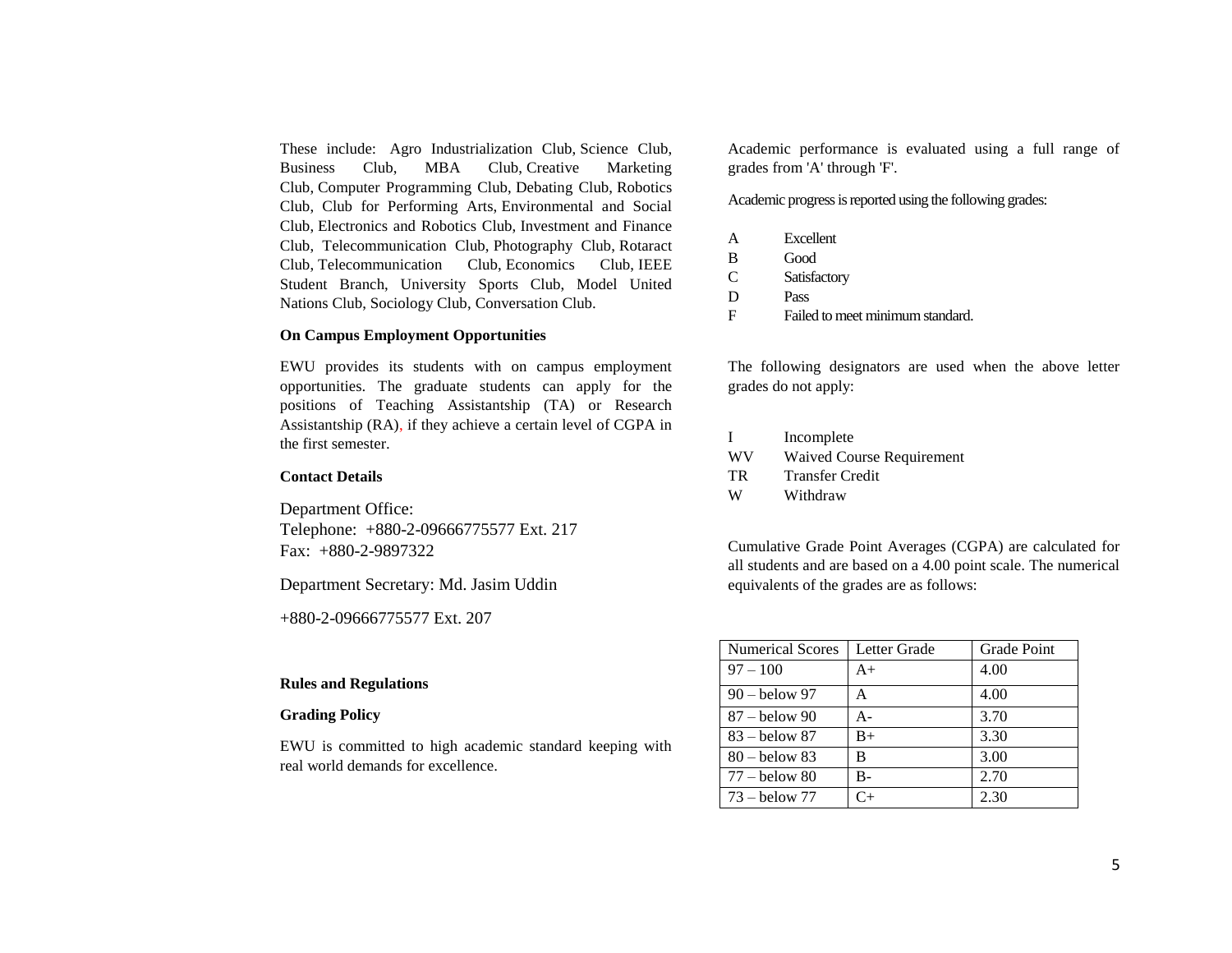| $70 -$ below 73 | C        |         | 2.00 |
|-----------------|----------|---------|------|
| $67 -$ below 70 | $C-$     |         | 1.70 |
| $63 -$ below 67 | $D+$     |         | 1.30 |
| $60 -$ below 63 | D        |         | 1.00 |
| below 60        | F        |         | 0.00 |
|                 | $F^*$    | Failure | 0.0  |
|                 | $I**$    |         | 0.0  |
|                 |          | Incomp  | 0.0  |
|                 | lete     |         | 0.0  |
|                 | $W^{**}$ |         |      |
|                 |          | Withdra |      |
|                 | wal      |         |      |
|                 | $R**$    | Repeat  |      |

\* Credits for courses with this grade do not apply towards graduation.

\*\* Credits for courses with these grades do not apply towards graduation and are not used for the

calculation of the grade point average.

Additional courses are not counted in GPA and CGPA Calculation

### **Retake Policy**

A student will be allowed to retake as many courses as he/she wants, but students will be allowed to retake a particular course only once with any grade he/she earned previously.

A student with 'F' Grade(s) in a course(s) may retake the same any number of times to pass within the time limit allowed for Graduation. In case of repeating a course due to having 'F' grade, the 'F' grade of previous attempt(s) will be converted to 'R grade and the grade of last attempt will be counted in CGPA.

A student using the advantage of Retake Policy shall not be eligible for getting Gold Medal/Award/Distribution.

#### **Incomplete (I) Grade**

Incomplete (I) grade is granted only in exceptional cases, such as, when illness or work-related travel is documented and when substantial course requirements have already been completed. Students must seek approval from the instructor prior to the regularly scheduled final examination. If remaining course work has not been completed by the end of week 1 of the next semester, grade 'I' automatically becomes grade 'F'.

The student has the sole responsibility to take the initiative in making up the requirements for the incomplete grade as specified by the instructor. If action is not taken within one week of the commencement of the next semester, the "I" grade will automatically be converted to "F", otherwise, the "I" grade will revert to the tentative final grade (the final grade becomes an "F" if no tentative grade was assigned). In the event where the instructor from whom a student received an incomplete grade is not available, the disposition of the case involving an incomplete grade resides with the respective Dean of Faculty.

#### **Withdrawals**

The grade "Withdrawal" (W) is assigned when a student officially drops a course within the date mentioned in the Academic Calendar for the semester. The amount of refund is related to the date of withdrawal as indicated in the Academic Calendar.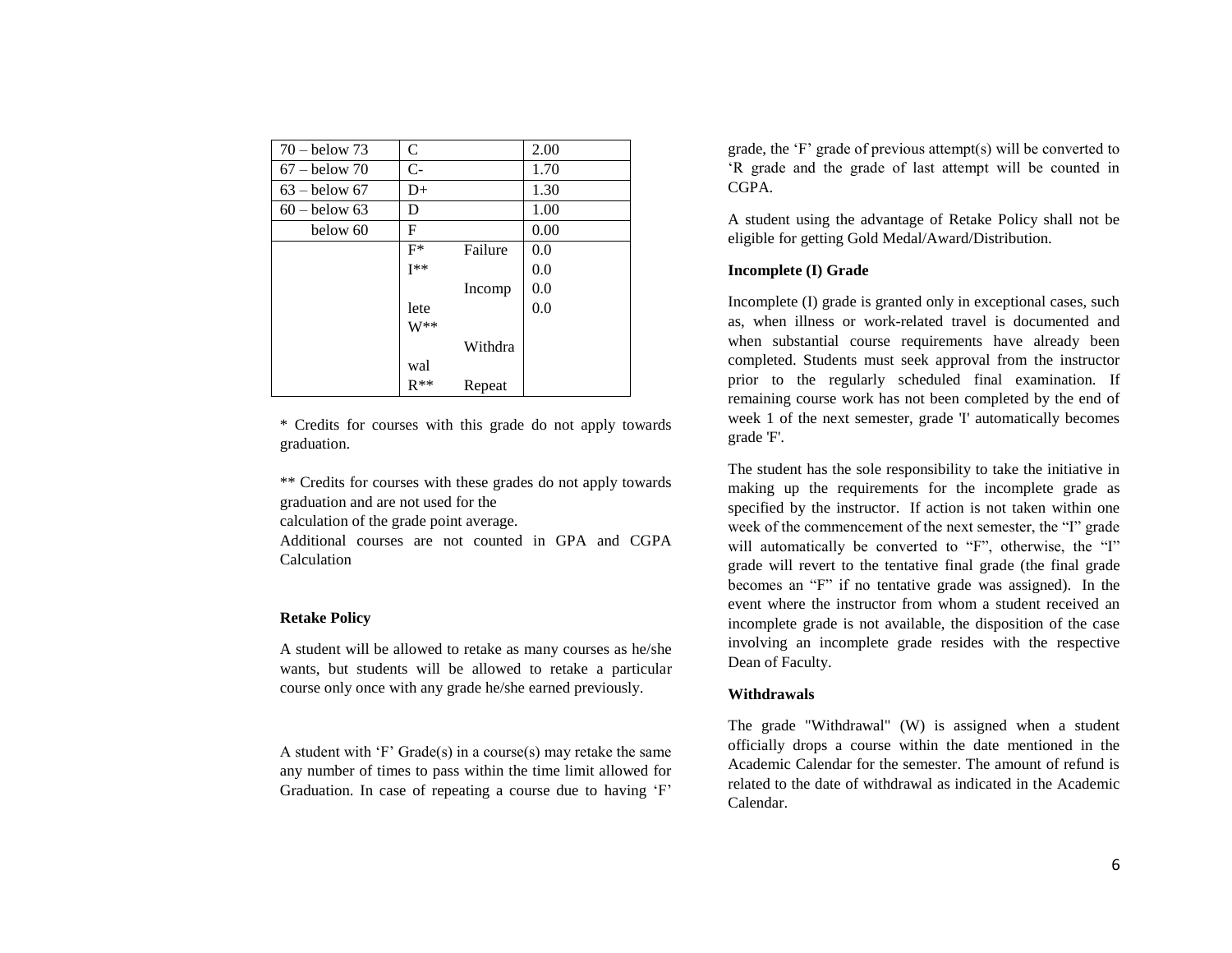#### **Probation**

Students must maintain a minimum CGPA of 2.5 to remain in good standing. If the CGPA of a student falls below 2.5, she/he will be put on probation.

#### **Dismissal**

Students are dismissed from the program for failure to make satisfactory academic progress. Students failing to raise their CGPA to 2.5 in two consecutive semesters after they were on probation will be dismissed from the program.

### **Time Limitations**

Students are allowed up to five years from the date of initial enrolment to complete their degree requirements. Under certain circumstances, the time limit may be extended upon request to the Academic Council.

### **Academic Honesty**

There is a policy of zero tolerance on cheating. Any form of cheating such as copying any document or another person's work, seeking or providing help to other students during tests, or adopting any other form of unfair means during exams, will constitute grounds for disciplinary action. Instructors are expected to use reasonably practical means of preventing and detecting cheating. Any student found to be cheating will be reported to the Dean of concerned faculty by the relevant faculty member for disciplinary action.

# **Department of English**

### **Vision of the Department**

To achieve individual and collective excellence in academic practices and professional competence.

### **Introduction**

The Department of English offers both undergraduate and graduate programs. At the graduate level students may go for an MA in ELT with a concentration in Linguistics and Applied Linguistics or MA in English with a concentration in Literature.

The English Department makes a balanced combination of literature studies and applied linguistics. It acquaints students, on one hand, with the British, American, and world literatures written in or translated into English and on the other hand, linguistics and language teaching. In order to keep students abreast of the new developments in their disciplines, the Department constantly upgrades its syllabi and curricula. This department is among the oldest departments of East West University. It started in August 1996. The Department currently offers a wide variety of undergraduate and graduate courses in the English language, linguistics, ELT and literature to about 817 students. Furthermore, it offers a number of compulsory 'service' courses to all students of East West University, which aims at developing the proficiency levels of the students in four basic skills of languages i.e., listening, speaking, reading and writing so that they can participate in their academic activities in English effectively. The department also has a Seminar Room and a Writing Lab to provide its students with the opportunities to enhance their writing skills.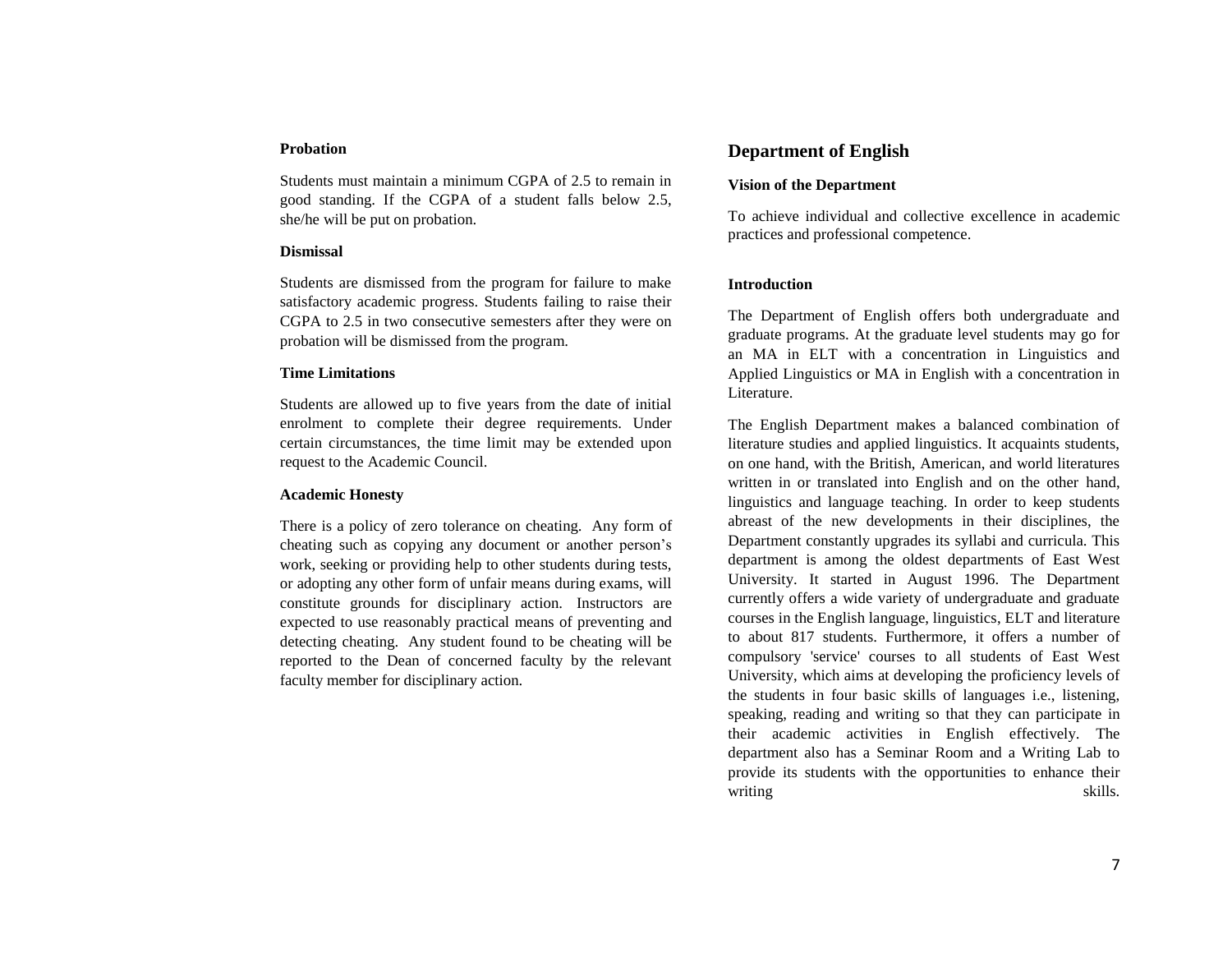### **MA in ELT**

The M.A. in ELT is a professional programme specifically designed to develop English language teaching skills of those who want to enter teaching profession. The focus of this programme is to dispense quality higher education through theoretical knowledge and practical skills that are indispensable for English language teachers (whether primary, secondary or tertiary) who want to project themselves as professionals in the 21st century job market. Our M.A. in ELT programme is tailor-made for new graduates as well as English language practitioners, with experience in the field of teaching. The M.A. in ELT programme offered by the Department of English, East West University, is taught by extremely qualified fulltime academics who have acquired their education from various ESL (English as a Second Language) and EFL (English as a Foreign Language) countries like India, Malaysia, Japan, as well as, native English speaking countries such as the United Kingdom, the United States of America, and Canada.

# **Objectives of the program**

The major specific objectives of the English Department Curriculum are to help students:

- a) Develop an excellent communication skill in English, which is the gateway to success in professional life nowadays in the national and international settings.
- b) Prepare good English language and literature teaching professionals to cater for the need of skilled English teachers at the tertiary level in Bangladesh, who will, in turn, help train teachers for secondary and primary levels.
- c) Train students as course curriculum designers for effective English language program in the country.
- d) Train students as English textbooks/material designers so that they can produce culture and context sensitive ELT materials.
- e) Train students to design and mark English language tests so that they can design and mark tests of English language and literature and also work as trainers and assessors of standard international English language tests like IELTS and TOEFL.
- f) Develop translation skills (for translating our art literature and culture into English and translating foreign literature, art, culture and good textbooks on different subjects from English to Bangla.
- g) Impart knowledge and skills required for working with the media. e.g. as news editor in TV and as subeditor in newspapers.
- h) Impart training in creative writing in English so that through their own creative writings they can familiarize foreign nationals with our culture.
- i) Impart knowledge and skills required for working in the corporate sector.

### **Duration**

- 3 semesters: for 4-year BA students
- 4 semesters: for 3-year BA students.
- 6 semesters: for BA/B.Sc/ B.Com or equivalent in any discipline or BA (Pass Course) with substantial teaching experience.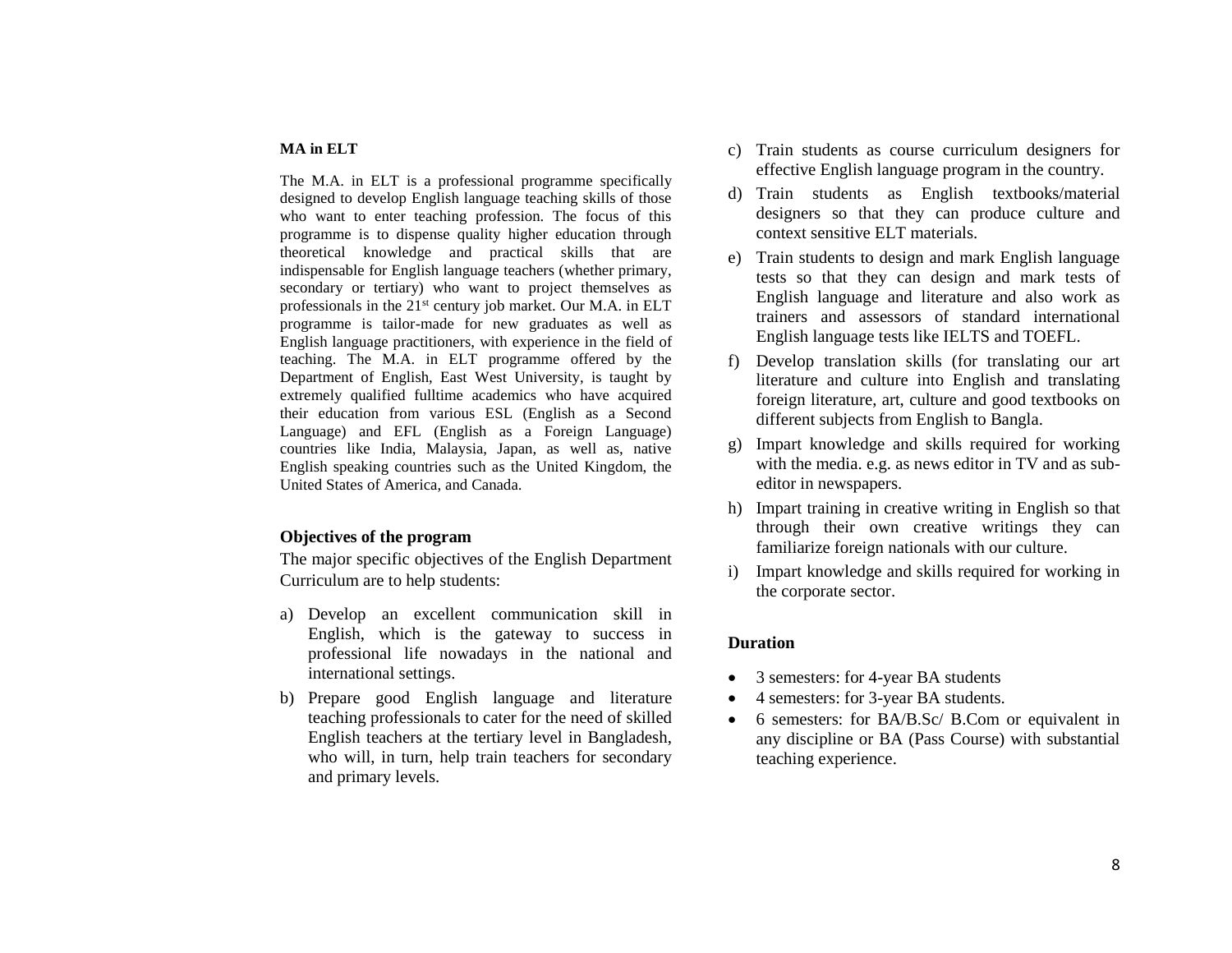- Number of classes: One class each week for each course.
- Duration of each class: 3 hours.

#### **Course Load in Each Semester**

Minimum course load: 6 (six) credits

Maximum course load: 15 (fifteen) credits

[In special case, permission from the office of the Chairperson will be required]

#### **Academic Schedule**

The academic year is divided into three semesters:

Fall, Spring and Summer.

The duration of each semester is 14 weeks.

#### **ADMISSION**

#### **Admission Requirements**

Students are admitted in any of the three semesters in a year. Admission to the MA program is selective. Admission forms are available in the admission office. Students can also apply online. All prospective students should submit completed application forms within the deadline for submission. To apply for admission, students must fulfill the criteria outlined below.

The minimum requirement for entry into MA in ELT program is as follows:

- Minimum GPA of 2.50 in both SSC and HSC Examinations or
- Candidates must have passed University of London and Cambridge GCE 'O' Level in at least five subjects and 'A' Level in at least two subjects. Only the best five subjects in 'O' Level and best two subjects in 'A' Level will be considered. Out of these seven subjects, a candidate must have at least 4B's or GPA of 4.00 in the four subjects and 3 C's or GPA of 3.5 in the remaining three subjects. (in the scale of A=5, B=4, C=3, D=2 and E=1)
- BA (Hons.) in English from public universities with a minimum 2nd class
- BA in English from private universities with a minimum CGPA of 2.50
- BA/B.Sc/B.Com or equivalent in any discipline or BA (Pass Course) with substantial teaching experience with at least 2nd division from any recognized university.

#### **Admission procedure**

Applicants will be asked to sit for a written test and an interview. A list of candidates found suitable will be sent to the admission committee for approval.

#### **Graduation Requirements**

Students are required to maintain a CGPA of 2.5 throughout the program. Failing to maintain the required CGPA will lead to dismissal from the program. But students will have a probation period of two consecutive semesters to improve their CGPA. If students fail to raise their CGPA to the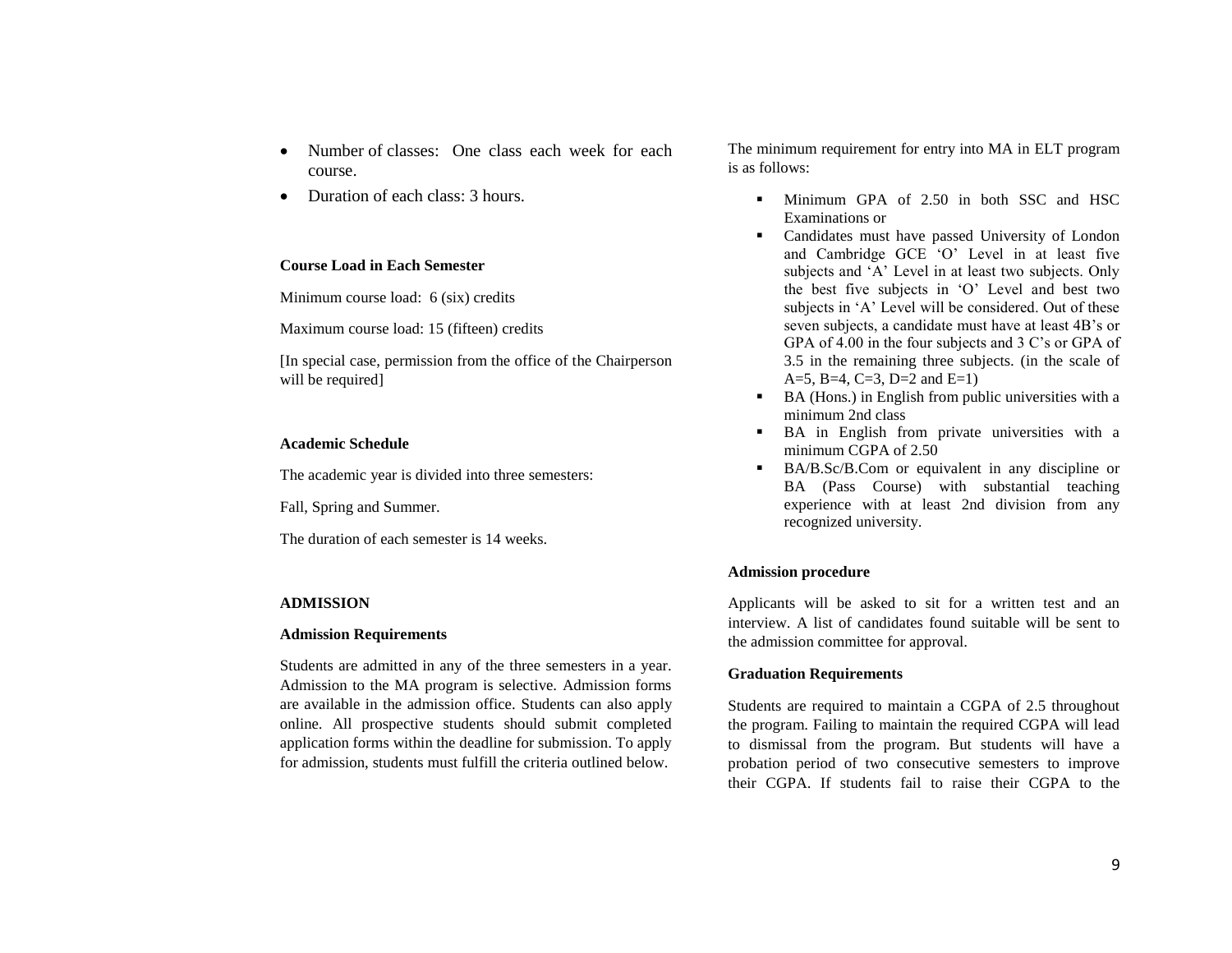required level within two consecutive semesters, they will not be allowed to continue with the MA program.

#### **Transfer of Credits & Course Waivers**

Credits done at the MA level in other recognized universities may be waived or transferred only if the evaluation committee finds the course/courses equivalent to EWU MA course/ courses. In this regard, the minimum grade required for credit transfer will be B- or equivalent marks and a maximum of 25% credit will be allowed for transfer.

#### **Residency Requirement**

Students must complete a minimum of 27 credits for 4-year background, and 36 credits for 3-year background at EWU to obtain the MA degree.

#### **FINANCIAL INFORMATION**

Students are required to pay initial admission fee, tuition, and computer lab fee. The current fee schedule is:

| Item                                        | Amount        |
|---------------------------------------------|---------------|
| Admission fee (non refundable):             | Tk. 15,000.00 |
| Tuition fee per credit                      | Tk. 4,000.00  |
| Library fee (per semester)                  | Tk. 500.00    |
| Lab and activities fee<br>(per<br>semester) | Tk. 500.00    |
| Students' activities fee                    | Tk. 510.00    |

Payments are usually made at the beginning of each semester according to the number of courses a student wants to register for, but may be paid in installments also in special cases.

# **Total credit requirements for the degree of MA in ELT**

- (1) BA in English  $-4$  years 42 credits (6 Core+6 Elective+ \*Dissertation)
- (2) BA in English 3 years 48 credits (8 Core+6 Elective+ \*Dissertation)
- (3) At least BA/BSc/BCom or equivalent in any

discipline or BA (Pass Course) with substantial

teaching experience 66 credits

(10 Core+10 Elective+ \*Dissertation)

# **\*A dissertation in any one of the following major areas:**

- 1. Linguistics
- 2. ELT/Applied Linguistics

\* A student is eligible for dissertation if he or she is able to maintain not less than 3.3 CGPA in all courses that s/he has taken while continuing the MA coursework; in addition, s/he has to obtain a 'B+' in Research Methodology in English Language Teaching (ENG\_507) course. Usually one semester is allocated for submitting the research work (a 6 credit course) but one more semester can be offered if permitted by the authority. However, if one cannot finish within two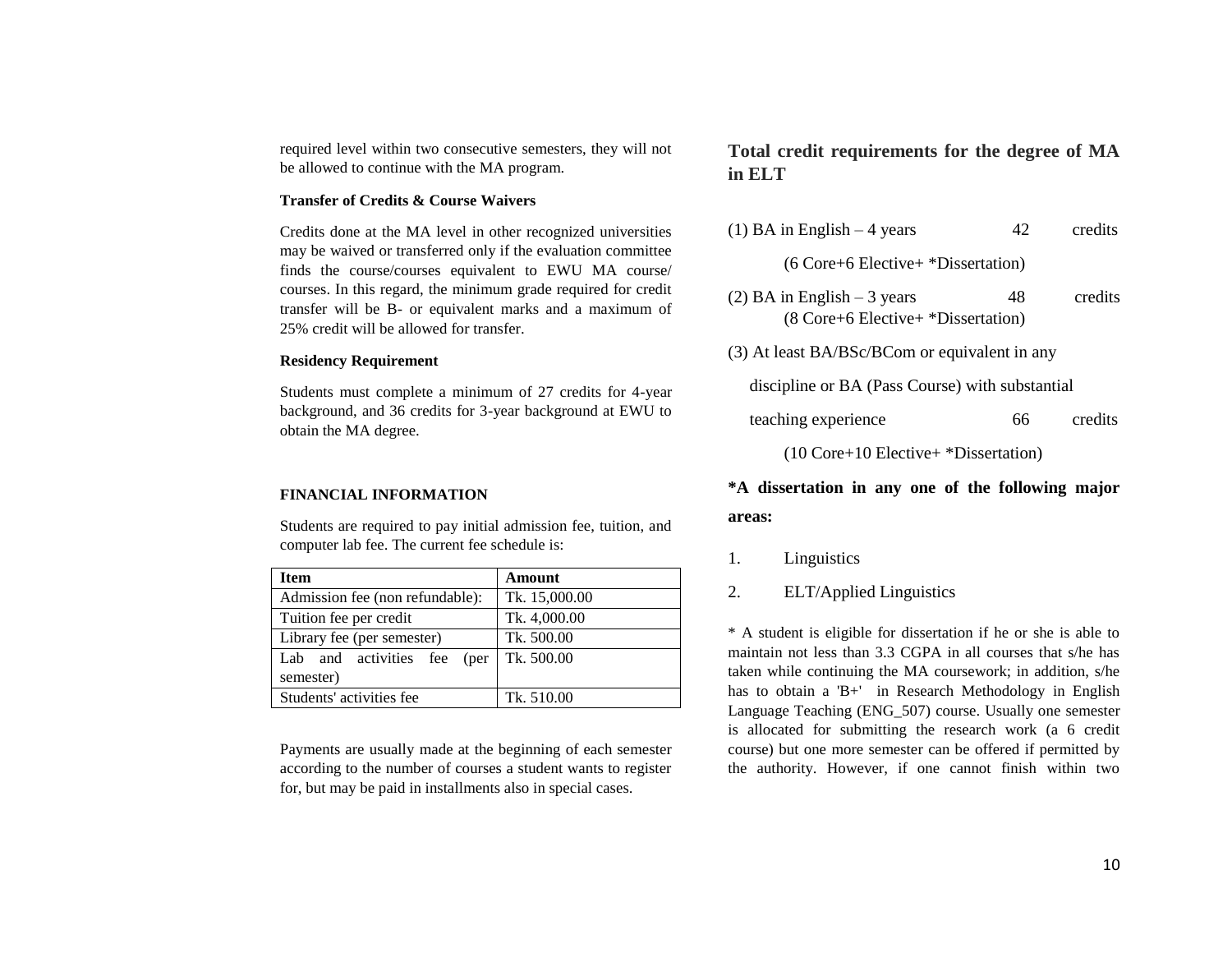|                        | research for the awarding of the degree.                      | semesters, they have to apply for readmission and continue the                                                   | 1.                        | ENG_515                                                           | Designing Language Course,<br><b>Materials and Tests</b>                                         |
|------------------------|---------------------------------------------------------------|------------------------------------------------------------------------------------------------------------------|---------------------------|-------------------------------------------------------------------|--------------------------------------------------------------------------------------------------|
| <b>COURSES OFFERED</b> |                                                               | 2.<br>3.                                                                                                         | ENG_524<br><b>ENG_555</b> | <b>Special Studies</b><br>Information Technology for              |                                                                                                  |
|                        | A. CORE COURSES                                               |                                                                                                                  |                           | 4. ENG_556                                                        | Language Teaching<br>Principles & Practice: Issues in                                            |
|                        | <b>ENG_501</b><br><b>ENG_503</b><br>2.                        | Fundamentals of Linguistics*<br>Approaches and Methods of                                                        |                           |                                                                   | Communicative Language<br>Teaching                                                               |
|                        | Language Teaching<br><b>ENG_507</b><br>3.                     | Research Methods in English                                                                                      | 5.                        | ENG_557                                                           | Teaching English Literature to<br><b>Students of Other Languages</b>                             |
|                        | ENG_512<br>4.                                                 | Language Teaching*<br>Current Issues in Language                                                                 | 6.                        | ENG_558<br>Teaching                                               | Literature in Language                                                                           |
|                        | $ENG_{-}514$<br>5.<br>$Use*$                                  | Teaching and Testing<br>Social Dynamics of Language                                                              | 7.                        | <b>ENG_559</b>                                                    | <b>Teaching Young Learners</b>                                                                   |
|                        | <b>ENG_517</b><br>6.                                          | Practice Teaching*                                                                                               | Module Two                |                                                                   |                                                                                                  |
|                        | ENG_535<br>7.<br><b>ENG_540</b><br>8.<br><b>ENG_541</b><br>9. | <b>Language Acquisition Theories</b><br><b>EFL/ESL Contexts</b><br>for<br>Fundamentals of ELT<br>Readings in ELT | 8.<br>9.                  | ENG_545<br>ENG_516<br>10. ENG_565<br>Planning                     | Professional Communication<br>English for the Media<br><b>ELT</b> Policies and Language          |
|                        | 10. ENG_542<br>11. ENG_543                                    | Second Language Reading and<br>Writing Pedagogy*<br>Teaching Speaking and                                        |                           | 11. ENG_567<br>12. ENG_568                                        | <b>Study and Research Skills</b><br>Languages for Specific                                       |
|                        | 12. ENG <sub>_544</sub><br>* Compulsory for all               | Listening Skills*<br>Participatory Action Research                                                               |                           | Purposes<br>13. ENG <sub>-569</sub><br>14. ENG_575<br>15. ENG_576 | <b>English for Academic Purposes</b><br><b>Teacher Education</b><br>Management and Evaluation of |
|                        | <b>DI DOMIVIDO</b>                                            |                                                                                                                  |                           |                                                                   | Innovation                                                                                       |

# **B. ELECTIVES**

*Students have to take at least 2 (two) courses from each module*

*Module One*

# *Module Three*

| 16. ENG_502 | Linguistic Theories    |
|-------------|------------------------|
| 17. ENG 580 | Psychology of Language |
| Learning    |                        |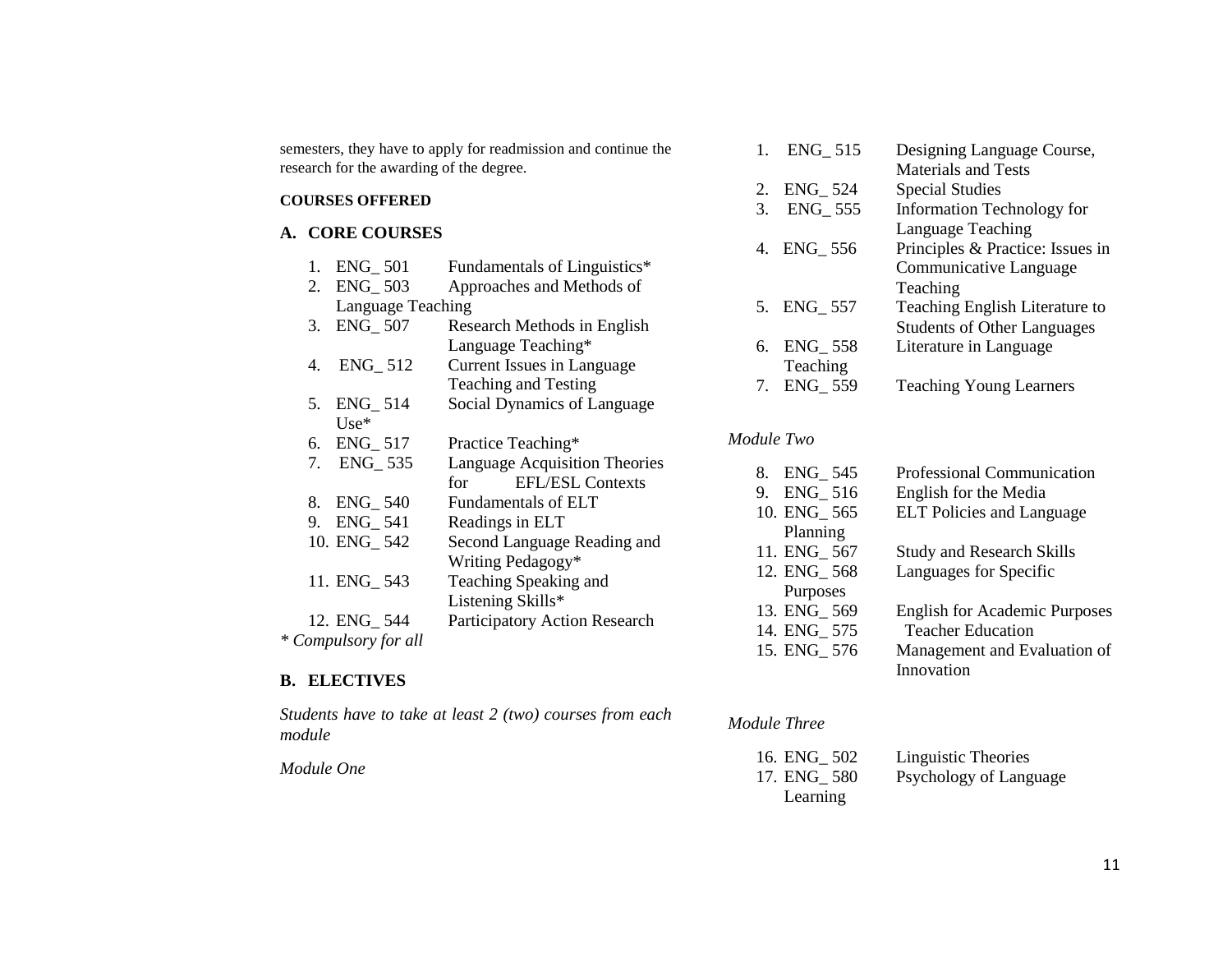| 18. ENG 581 | Theories of Grammar and               |
|-------------|---------------------------------------|
|             | <b>Grammar Teaching</b>               |
| 19. ENG 582 | <b>Phonetics for English Language</b> |
|             | Teaching                              |
| 20. ENG 511 | English as a World Language           |
| 21. ENG 550 | History of ELT: Bangladesh            |
|             | Perspective                           |
| 22. ENG 504 | <b>Critical Discourse Analysis</b>    |
| 23. ENG 505 | <b>Translation Studies: Theories</b>  |
|             | and Practices                         |
| 24. ENG_525 | The Language of Advertising           |
| 25. ENG 590 | Language, Power and Identity          |
| 26. ENG 591 | ELT in a Post Colonial World          |
|             |                                       |

# **C. A dissertation in any one of the following major areas:**

# **ENG\_ 599: Dissertation**

- 1. Linguistics
- 2. ELT/Applied Linguistics

# **COURSE DESCRIPTION:**

## **CORE COURSES**

# **1. ENG\_ 501 Fundamentals of Linguistics\***

The aim of this course is to familiarize students with some basic concepts of linguistics. The course components are aspects of human language, phonetics & phonology, morphology, syntax, semantics, language & society, language change, brain & language, etc.

# **2. ENG\_ 503 Approaches and Methods of Language Teaching**

The aim of this course is to prepare students as good language teachers by familiarizing them with theoretical and practical aspects of language teaching. The course emphasizes the importance of methodology in language teaching. It critically examines Audiolingual Method, Communicative Method, The Natural Approach, Total Physical Response and Suggestopedia. It will cover areas such as appropriate methodology, learning style, learning context, and discuss appropriate approaches and methods in Bangladesh.

# **3. ENG\_ 507 Research Methods in English Language Teaching\***

This course comprises a taught component on research design and methodology which then leads to preparation of the dissertation. The course aims to describe and exemplify the nature of academic research in general, and to outline different approaches to research in the field of applied language studies. The module presents principles of design, data-gathering and analysis in both quantitative and qualitative research. Students are introduced to some key ethical questions in relation to the conduct of research, and consider key aspects of the dissertation-writing process.

# **4. ENG\_ 512 Current Issues in Language Teaching and Testing**

This course will introduce students to the concept of culture and context sensitive pedagogy, to constraintsbased curriculum, materials, and testing. It will examine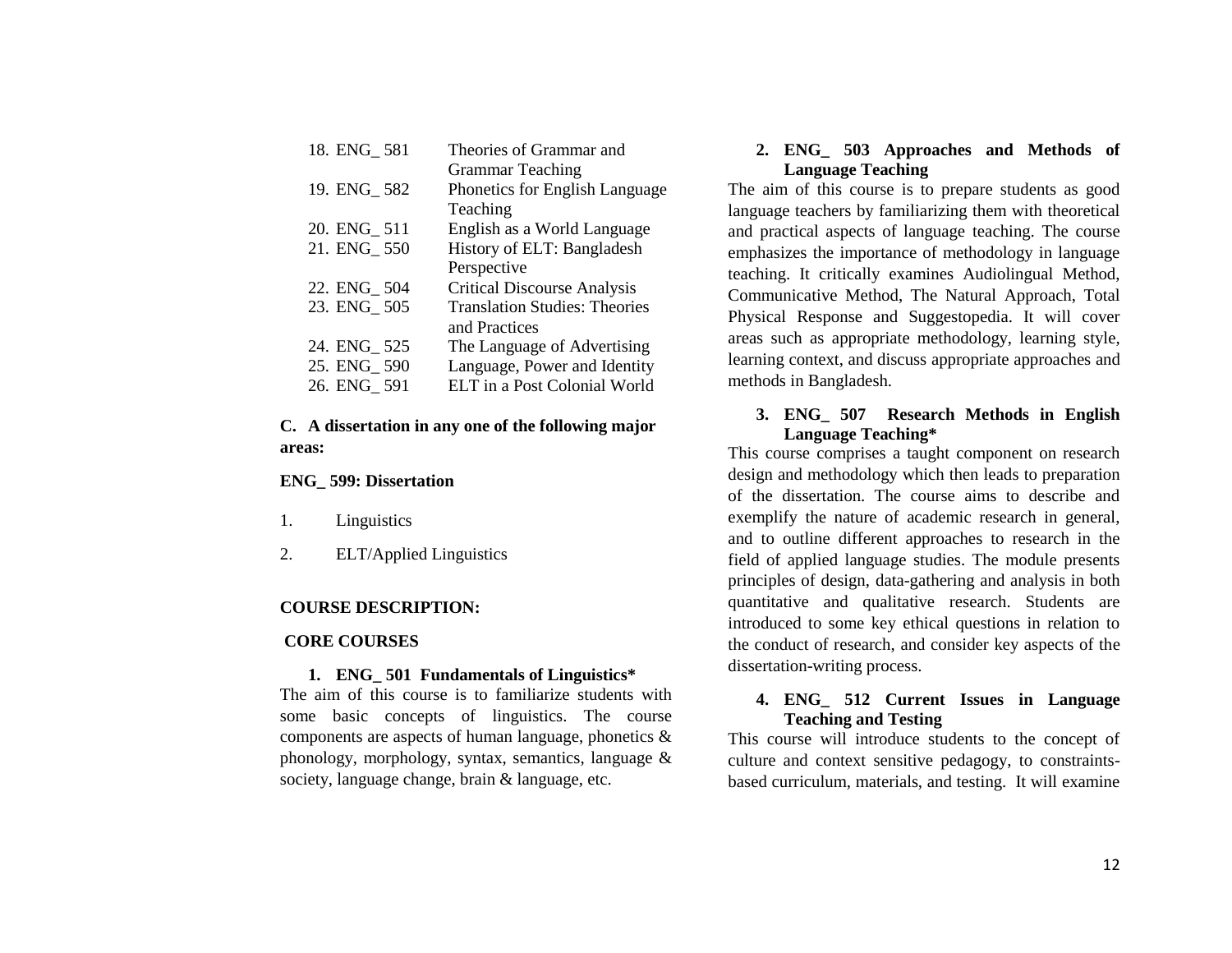issues such as learning style preferences, learners' and teachers' beliefs, attitudes, and experiences, and cultural issues in language learning, and also the recent developments in teaching learning theories.

**5. ENG\_ 514Social Dynamics of Language Use\*** This course provides an introduction to the theoretical and methodological foundations of the study of social variation of English. It will study ways in which variation in language carries social meaning for individuals in such as class, gender, social networks, and age. It will make connections between the variety of English used (e.g. formal and informal, standard or nonstandard, UK, U.S.A., Australian, Canadian, New Zealand, Indian or Bangladeshi English, contemporary English or Shakespeare's English) and the context in which it is found, and suggest that there is geographical and historical contexts. The social contexts will also be expanded to include notions of cooperation, power and language acquisition.

### **6. ENG\_ 517 Practice Teaching\***

The purpose of this course is to prepare students as effective ESL teachers. Developments in teaching the different major skills and their sub-skills will be discussed in detail and students will be required to operate in actual classroom situations. The course incorporates different teaching methods and their pedagogical implications. Students will be required to implement theoretical insights they received about approaches and methods of language and literature teaching in real teaching.

## **7. ENG 535\_ Language Acquisition Theories in EFL/ESL Contexts**

This course introduces students to the different theories of language acquisition, and to interlanguage, universal linguistics, and error analysis theories and talks about their relevance in teaching English as a foreign/second language.

### **8. ENG 540\_ Fundamentals of ELT**

The course aims to provide an overview of key areas of second language teaching theory and practice. English language teaching syllabus and lesson design, materials and resources, and classroom processes are the three main themes to be addressed from the point of view of current theory and practice. Through lecture input, video observation and practical tasks, students will acquire understanding of issues in relation to learning and teaching theory, and will develop critical and analytical skills.

# **9. ENG\_ 541 Readings in ELT**

This course considers contemporary research literature in a number of areas of the study of English Language, especially the literature which is published in research journals. It should also help students in the preparation of their dissertation. They should acquire knowledge of a number of the current research issues in English language, an understanding of how a research question is framed and addressed, and the critical ability to evaluate published original research. The course will be taught in part by interactive group discussions, and the teaching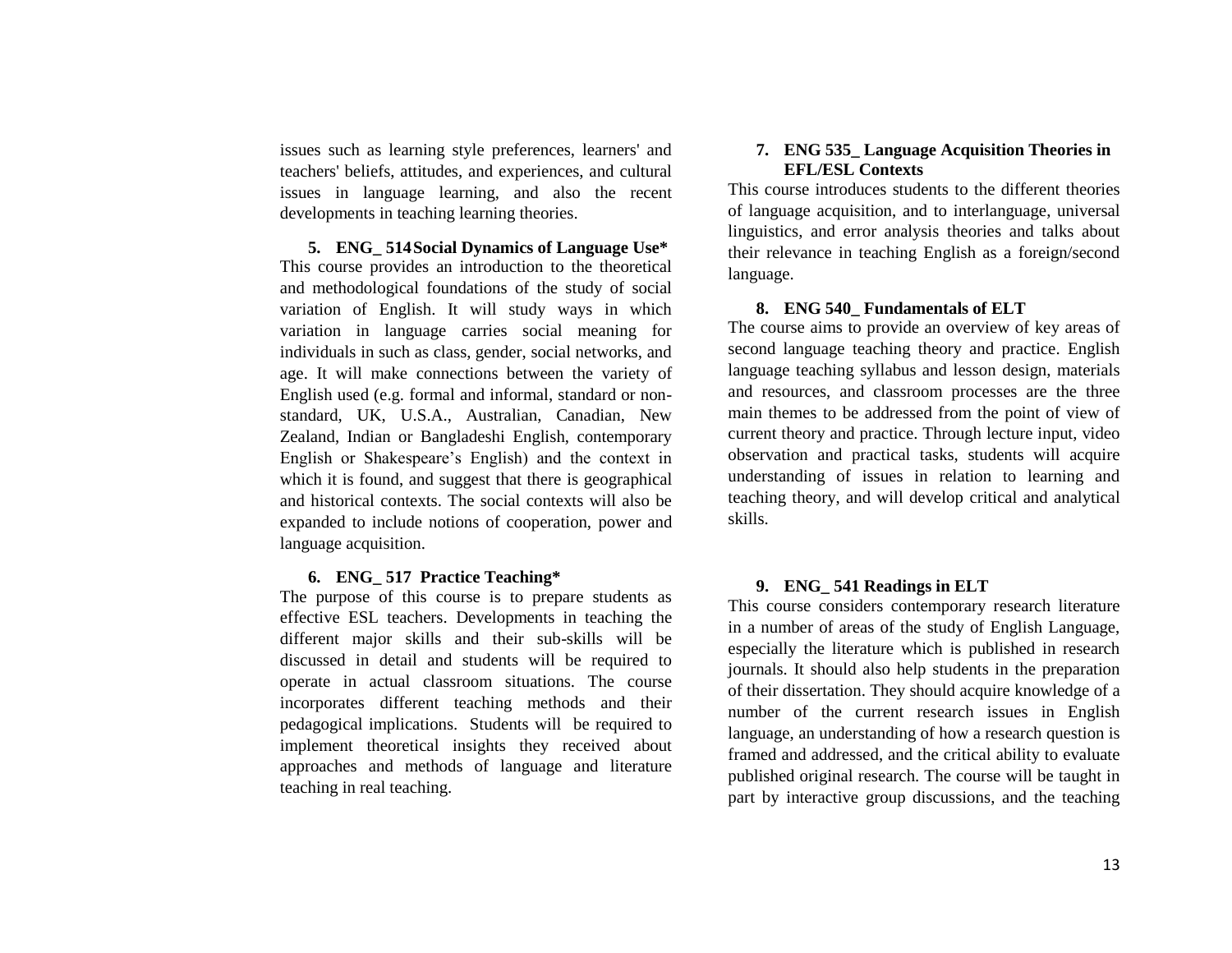will be based on the reading and discussion of the primary literature, with relatively little formal lecturing.

# **10. ENG\_ 542 Second Language Reading and Writing Pedagogy\***

This course aims to review main issues in reading and writing, and to consider the pedagogical implications for TEFL of the issues raised. It will involve reflection upon current theory and research, and consideration of learner practices, with a view to helping participants devise approaches appropriate to given teaching contexts. Although reading will be considered, the focus of the module will be on writing.

# **11. ENG 543\_ Teaching Speaking and Listening Skills\***

Teaching the Spoken Language focuses principally on the role of pedagogic materials, and their evaluation and design. The aims of the course are to develop an awareness of the underlying components of effective performance in listening and speaking, and to provide hands-on experience of evaluation and design. During the course participants evaluate materials for teaching listening and speaking skills, practise adapting pedagogic materials to suit a particular teaching context; design listening and speaking tasks exploiting authentic texts, and revise their materials in the light of user feedback.

# **12. ENG 544\_ Participatory Action Research**

By building on participants' current teaching practice and experience, the program fosters a reflective approach to professional development, enabling

participants to develop expertise and knowledge relevant to their specific teaching context. Students will be encouraged to read, write and discuss ELT issues in the form of classroom based small-scale research. Selfreflexivity, cultural sensitivity and responsibility will be encouraged.

# **ELECTIVES**

# *Module One*

# **1. ENG\_ 515 Designing Language Course, Materials and Tests**

This course aims to: review the principal approaches to the design of language curricula; examine relevant factors in specifying a syllabus; analyse teaching materials in the light of syllabus requirements; consider the processes involved in implementing curriculum innovation; and contextualise language curriculum design within the educational system and philosophy of which it is a part.

# **2. ENG\_ 524 Special Studies**

This course is meant for students who want to study a special area of their choice under the guidance of a teacher who has an expertise in that area. It might include the study of a particular area of ELT.

# **3. ENG\_ 555 Information Technology for Language Teaching**

The aims of this course are: to equip students with the ability to assess the potential of IT in language teaching; to provide them with principles for using IT effectively;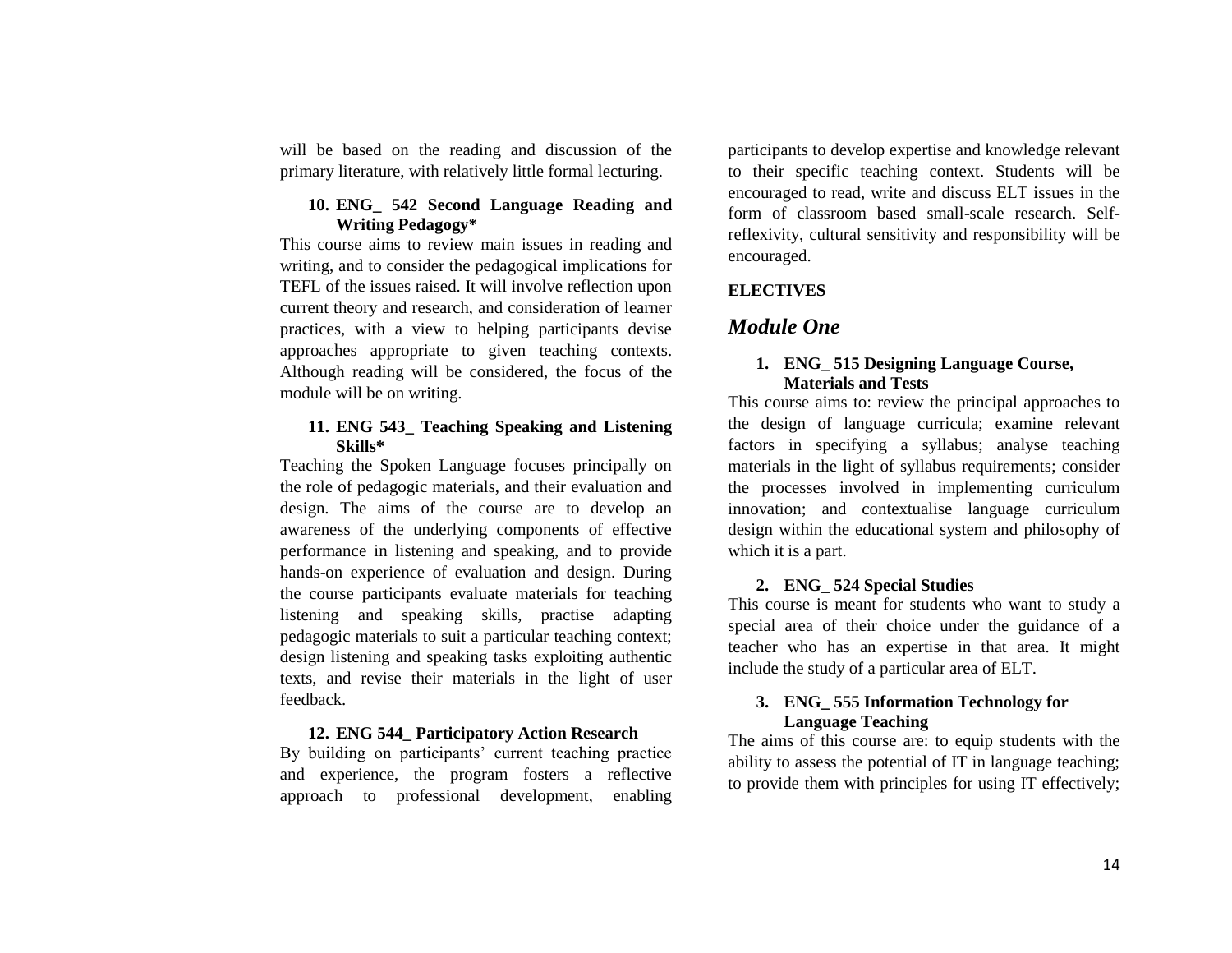to introduce students to, and explore with them, a range of issues involved in the use of IT in language teaching; and to familiarise them with recent research into IT applications in language teaching. In addition, students will develop increased understanding of the technical, practical and conceptual aspects of IT applications in language teaching, familiarity with relevant softwares, computer-based discussion forums, Internet navigation and composition skills, and ability to author simple language learning multimedia activities.

# **4. ENG\_ 556 Principles & Practice: Issues in Communicative Language Teaching**

Students will be required to draw on their experience reflexively in order to relate ideas from the course and from their reading to the practice of CLT in the various contexts that they are familiar with. Research on the nature of the skills of listening, reading, writing and speaking in a second/foreign language, will be critically examined together with research into the processes and strategies involved in acquiring these skills. Students will have the opportunity to relate current issues in teaching the language skills to their own contexts, through discussions and tasks in class as well as through the assessed coursework essays.

# **5. ENG\_ 557 Teaching English Literature to Students of Other Languages**

The aim of the course is to explore a range of approaches to the teaching of literature to a classroom of non-native speakers of English, where the overall objective of the English classes may be to teach literature, or culture.

**6. ENG\_ 558 Literature in Language Teaching**  The purpose of this course is to familiarize students with some techniques of using literature for language skills training. The course will discuss some of the ideas both for and against the use of literature in language teaching, and how literature might prove an effective tool for training listening, speaking, reading and writing skills of English.

## **7. ENG\_ 559 Teaching Young Learners**

This course aims to review the background and development of teaching English to Young Learners (YLs); examine how children learn languages; review approaches to the analysis of the YLs' needs; review approaches to the analysis of language for teaching English to YLs; examine the methodology, resources and materials used for teaching YLs; and review methods of evaluation and assessment used with YLs.

# *Module Two*

### **8. ENG\_ 545 Professional Communication**

This course will enable students to explore the nature of writing in domains of professional communication. It will attempt to introduce students to a range a professional text types, namely informational, persuasive and argumentative discourse commonly found in professional and business contexts. It will also critically examine notions of authorship, either single or multiple, relevant to these contexts. Students can expect to become more sensitive to ways in which effective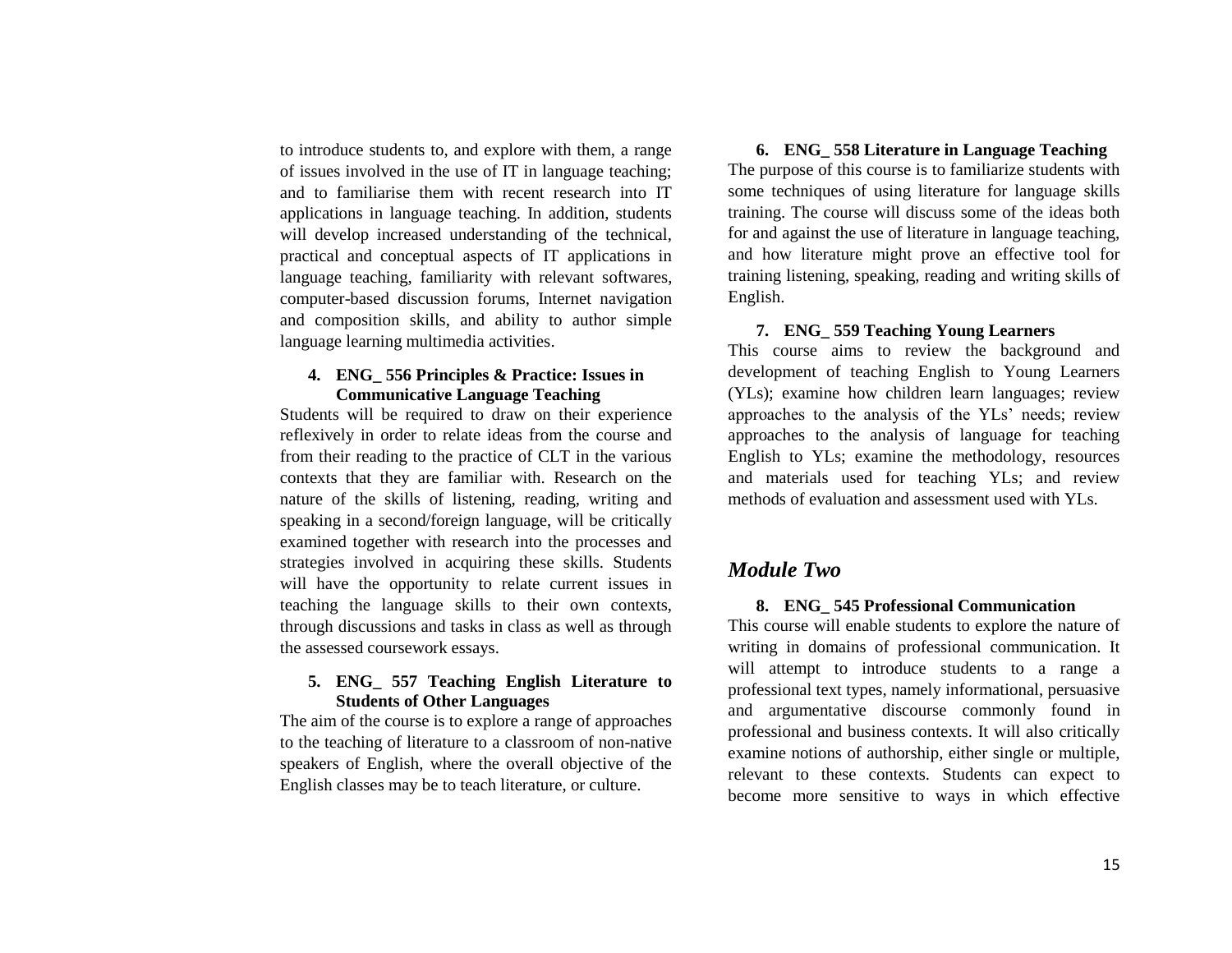writers construct audiences, analyse audience needs, and formulate goals and purposes of the documents they produce. It will include business letters, notice, memos, project proposal and other types of official writings. The course will also include an oral component and cover such areas as conducting and participating in meeting, seminars, symposiums, workshops and the like.

## **9. ENG\_ 516 English for the Media**

This course seeks to train students in journalistic writings such as short news reports with catching captions/headings, subtitling, translating reports obtained from foreign news agencies, preparing long reports for the press or electronic media, writing special features for the media, and editing. It will focus on both objective reporting or distancing the self from the report and subjective reporting or taking a position while reporting. The course will also train students to take active parts in press briefing/conferences and prepare reports on the briefings, interview persons, conduct surveys and prepare reports for the media. The course will also include training in the art of news casting with emphasis on pronunciation, stress, intonation, confidence, and naturalness. Apart from journalistic writings, the course will also focus on English in the other media, such as radio, TV, Internet, etc.

## **10. ENG\_ 565 ELT Policies and Language Planning**

The purpose of this course is to introduce students to some important issues and considerations in language policy and planning. It considers the nature and function of 'official' languages and the relationships between languages and identity and the pluralism – assimilation issue. Students will have to study the language policies of some other countries, examine the language policy of Bangladesh and come up with new ideas for planning an effective language policy for Bangladesh.

### **11. ENG\_ 567 Study and Research Skills**

All students need to be able to meet the linguistic demands of a course of study − and this need is critical if they are studying in a second or foreign language. This course focuses on the central problem of written and oral communication in academic contexts, and gives students an opportunity to develop their understanding of the language and teaching issues that are central to studying in English. The course draws on a range of practical insights and tips on preparing for academic demands of different English literature and linguistics courses, needs analysis, test-taking strategies, time management, and guidelines for preparing long assignments, etc.

# **12. ENG\_ 568 Languages for Specific Purposes**  This course aims to introduce students to the history, distinguishing features, theoretical foundations and methodological innovations of the Teaching of English for Specific Purposes (TESP).

## **13. ENG\_ 569 English for Academic Purposes**

The course draws on a range of important theoretical and descriptive frameworks in building an account of how best we can help EAP students. It also gives practical insights into how to use this understanding in preparing practical courses for students studying in English. Apart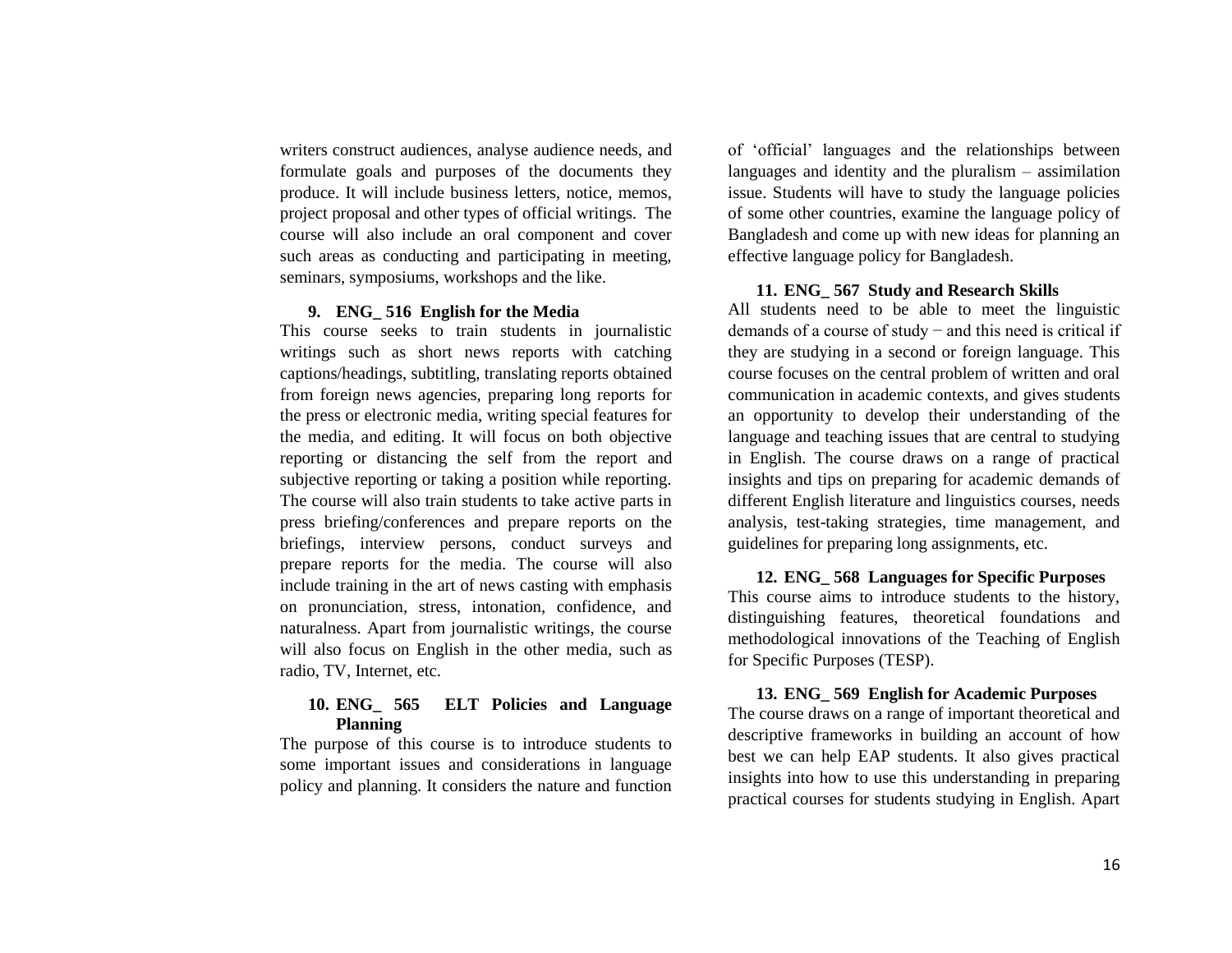from this focus on teaching writing, this course gives students the chance to focus on important issues in EAP − in particular: preparing for the IELTS test, study skills, needs analysis and the management of EAP courses.

# **14. ENG\_ 575 Teacher Education**

For teachers who have little or no experience of teacher training, this course will provide a thorough overview of the field and introduce participants to the key issues. For those who are already teacher educators or responsible for teacher development in a managerial role the objective will be to extend and deepen knowledge and understanding of the central issues in teacher training, education and continued professional development in English language pedagogy. The course will familiarize participants with the relevant literature and encourage critical evaluation of this in the light of individual experience in order to develop awareness of the key choices available to a teacher educator in terms of approaches, methods and materials. This will involve the development of teacher training skills through collaborative workshops and through simulated teacher supervision and evaluation.

# **15. ENG\_ 576 Management and Evaluation of Innovation**

Education professionals are regularly involved in the introduction, management and evaluation of innovations, from the micro (e.g. selecting a new course book, designing a syllabus for a group of students) through to the macro (e.g. commissioning a new IT system, renewing a national curriculum). This course is premised on three working assumptions. The first is that innovations in education are best implemented through the systematic use of project methodologies. The second is that projects are in themselves the expressions of theories of change and the last assumption is that evaluation is a theory testing activity. This option is relevant to students who are interested in how we deal with change and innovation in English language teaching. Participants do not have to have previous management experience to benefit from the course, but those who have management experience will be encouraged to apply lessons learned during the course to their working situations.

# *Module Three*

## **16. ENG\_ 502 Linguistic Theories**

The aim of this course is to familiarize students with some of the major ideas of Linguistics. It will cover historical approach to the study of language, descriptive linguistics, the Prague school, Structuralism, Saussure, American Structuralists, Chomsky, the London School, the functional and semantic approaches to the study of language, Firth, Halliday, Malinowsky , and Sapir-Whorp among others.

**17. ENG\_ 580 Psychology of Language Learning** A language is somehow represented in the minds (brains) of its speakers. Relying on the methods of experimental psychology, psycholinguistics tries to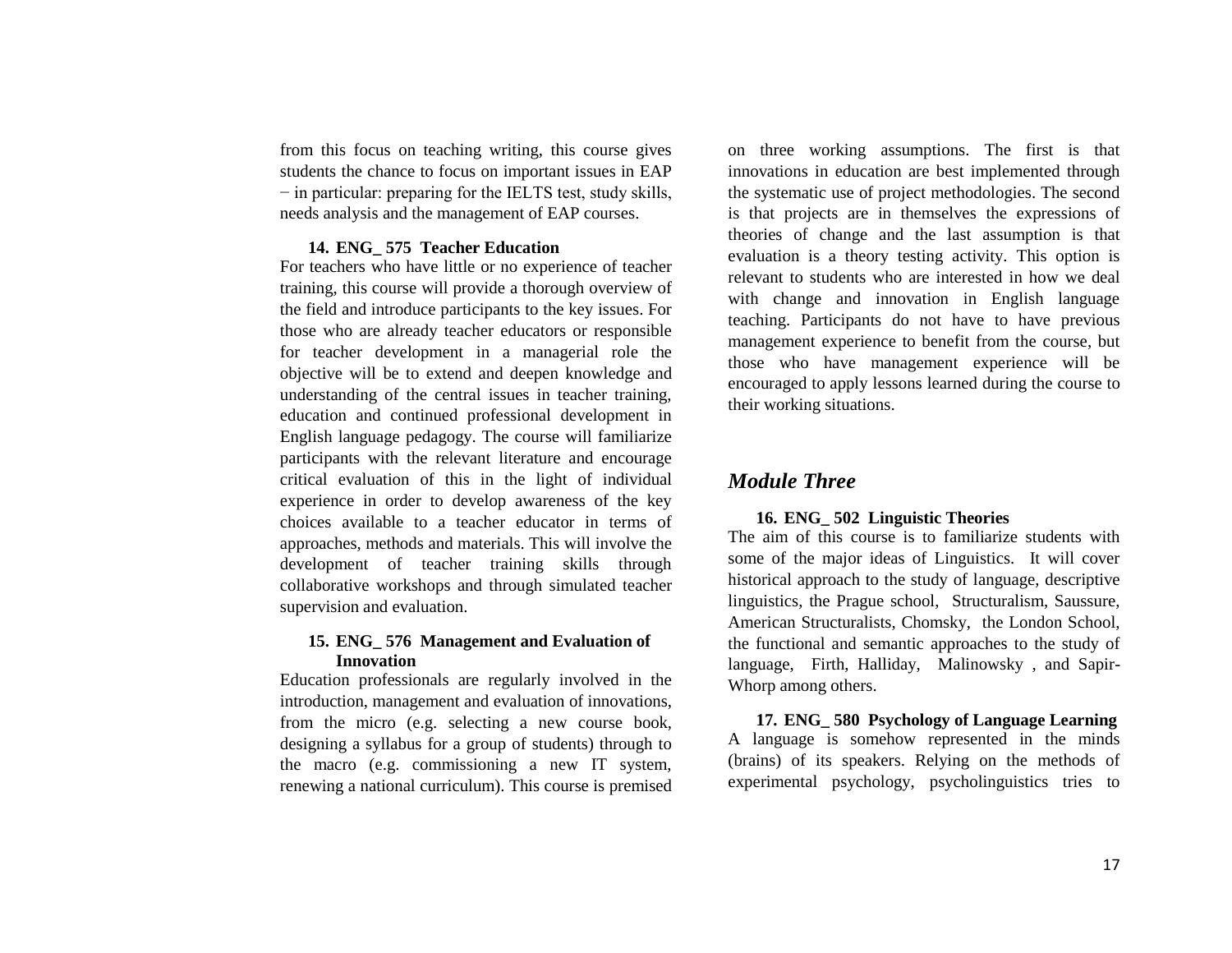understand the nature of these representations. Furthermore, a language develops in the mind of normal children and this course takes an introductory look at the nature of this process and how it is possible.

# **18. ENG\_ 581 Theories of Grammar and Grammar Teaching**

This course is intends to give both knowledge and skills. On the knowledge side, coursework and reading will give students a firm grasp of the major structural characteristics of present–day English: the major formal and functional units involved in the construction of sentences. The course will also familiarise students with the structure and characteristics of lexis. In addition, students will acquire analytical skills in this course which will be relevant in subsequent optional courses.

# **19. ENG\_582 Phonetics for English Language Teaching**

This course aims to familiarise students with the phonetic and phonological systems within the larger system of the English language, and to provide a basis for evaluating the descriptive adequacy of claims made by linguistic theories. It also aims to impart a high level of competence in the transcription of English sounds, stress, and intonation. Furthermore, this module aims to familiarise students with digital techniques for speech analysis, which can be used in pronunciation teaching and experimentation. A secondary aim is to critically evaluate commercial software aimed at teaching pronunciation.

# **20. ENG\_ 511 English as a World Language**

The course aims to provide students with an understanding of the role of the English language in the contemporary world and to locate this understanding in knowledge of the historical, economic and social forces which have shaped this role.

# **21. ENG\_ 550 History of ELT: Bangladesh Perspective**

This course provides an overview of the state of ELT in Bangladesh and seeks to help students find out the means to resolve its problems. It closely examines classroom methodology, curriculum and testing across primary, secondary and higher secondary levels of English teaching and learning in Bangladesh over the years.

# **22. ENG\_ 504 Critical Discourse Analysis**

The aim of this course is to promote critical thinking through critical analysis of actual discourse/texts. There are two major components to this course: (1) the theoretical section where students will be introduced to the central ideas of critical discourse analysis: and (2) the practical section where students will be encouraged to analyse sample and actual discourse/text. Through developing individual awareness of the politics of language use, it is hoped that students will become even more competent readers and writers equipped to cope with the discourse encountered in everyday interactions.

# **23. ENG\_ 505 Translation Studies: Theories and Practices**

The aim of this course is to train students in the art of translation to meet the growing need of translators in the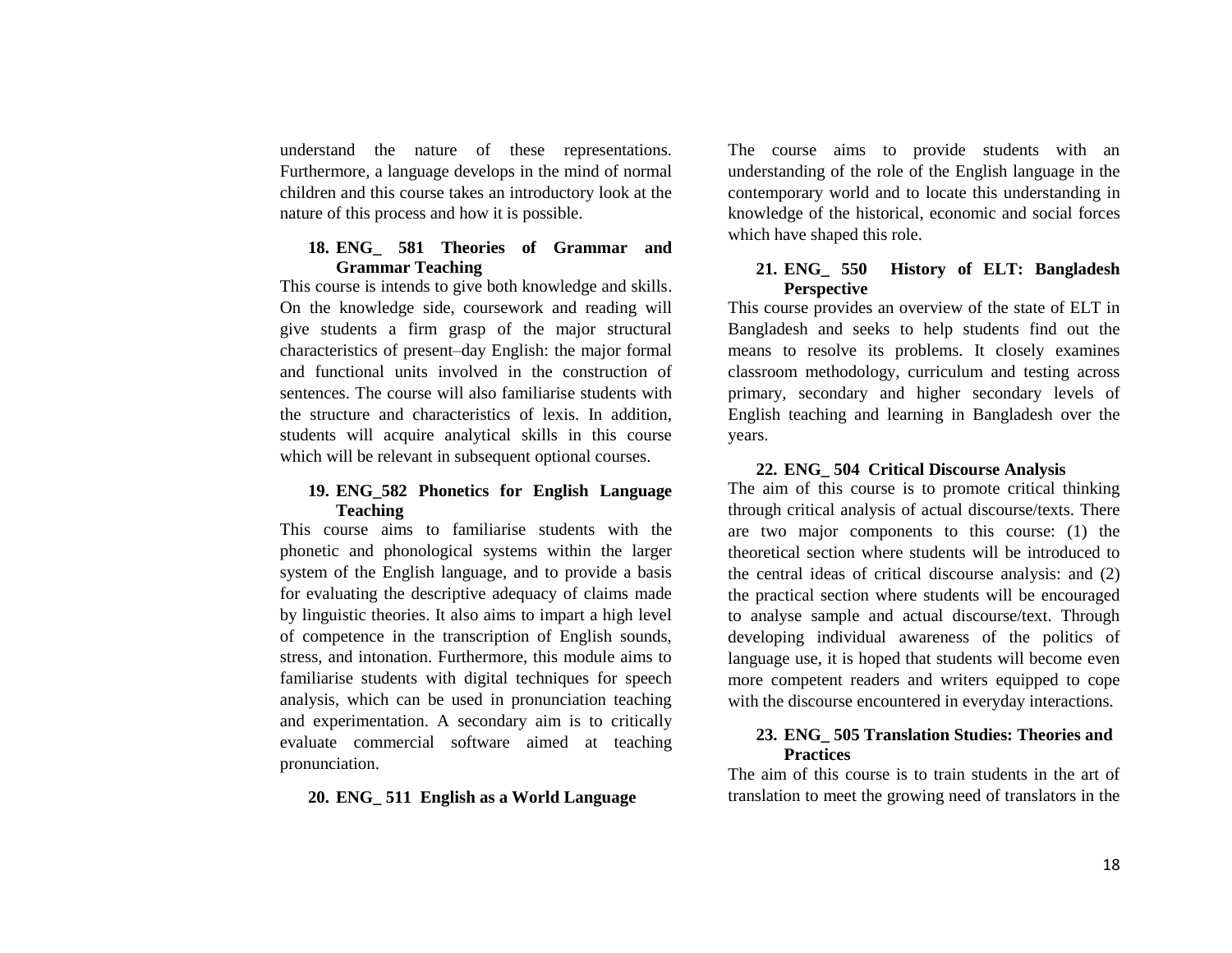present time. It covers recent theoretical developments in the art of translation, and focuses on the use of theoretical insight in the practice of translating literary and non-literary texts from English to Bangla and viceversa. Students will examine some works of translation, compare some translations with the original works, and they will be required to translate some short stories, poems, or parts of some longer literary and non-literary texts from English to Bangla and vice-versa.

## **24. ENG\_ 525 The Language of Advertising**

This course examines the linguistic and semiotic elements of advertisements as well as the mechanics of advertising. In analysing the discourse of advertising, students will learn how the powers of verbal and visual language in advertisements influence the target audience and society at large. Students investigating the interpretation and messages conveyed through different media will experience the critical and creative process of (de)constructing and analysing advertising texts. Furthermore, this course will focus on the use of manipulative and discriminatory language (discourse) in advertising, with respect to the socio-cultural, ethical and legal issues in the glocal (global and local) context.

# **25. ENG\_ 590 Language, Power and Identity**

This course aims to consider ways of conceptualising culture, to identify trends in communication style that correlate with cultural differences, to explore how communication skills can facilitate intercultural communication, and to present suggestions for applying

the insights and skills developed to practical contexts, including teaching.

# **26. ENG\_ 591 ELT in a Post Colonial World**

The aims of the course are to provide students with an understanding of the theories and concepts which seek to explain the origins of globalisation and its impact on national contexts. Furthermore, it intends to look at the social, cultural and economic changes associated with globalization, policy development as a response to global and domestic pressures, the complex relationship between globalisation and the convergence and divergence of education policy across states and the impact of education policy on economic competitiveness and on equity within and between states

# **ENG\_ 599 DISSERTATION (6 Credits)**

The dissertation forms an important part of the assessment for this program and integrates the different components of the MA program. It provides students with an opportunity to explore a particular area in depth, constitutes an introduction to the conduct of research and systematic inquiry, and introduces students to the problem of handling an extended piece of written research work.

The dissertation consists of an extended piece of written research work, a minimum of 15,000 words. It can be on any topic within English Language Teaching and Applied Linguistics that is negotiated with the supervisor concerned and agreed by the program coordinator. Students will be asked to select the general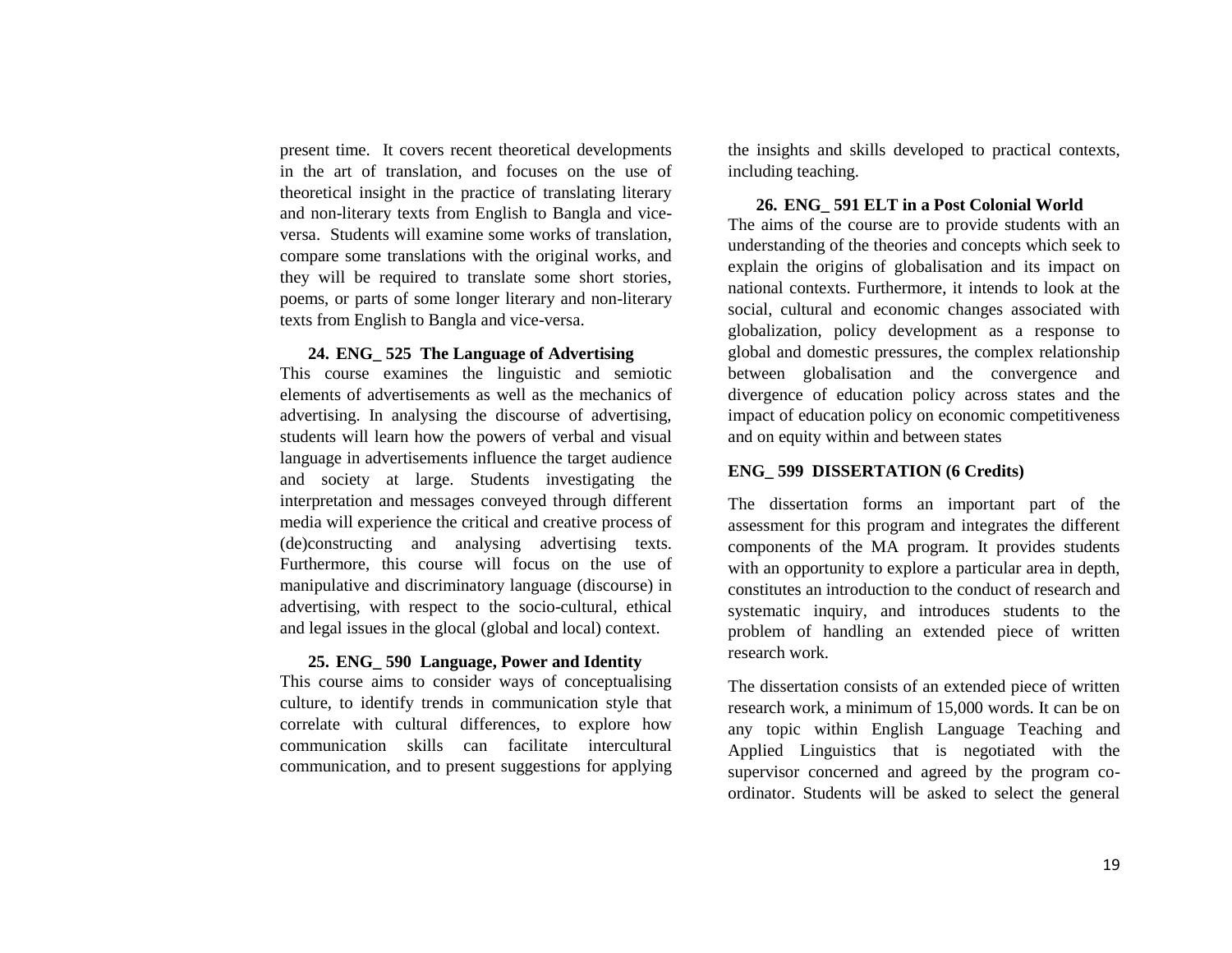area within which they wish to conduct their dissertation, and they will be required to submit a dissertation proposal. They will then be allocated an appropriate supervisor with whom they will define their topic.

The dissertation equips students with the ability to handle large-scale work, as well as to engage in research projects of their own design. It also is likely to equip students, in their future careers, with in-depth knowledge of one particular area of English Language Teaching/Applied Linguistics, as well as the knowledge to apply similar methods of study to achieving comparable expertise in other areas through independent work in the future.

# **FACULTY MEMBERS**

The MA courses are taught by highly qualified teachers with degrees and training from overseas universities. Currently, the following faculty members are teaching MA courses:

### **DR. MUHAMMED SHAHRIAR HAQUE Professor**

Ph.D. in Linguistics, University of Malaya, Malaysia MSS in Media and Communication (specialization in film studies), Independent University Bangladesh, Bangladesh M.A. in English Language, University Putra Malaysia, Malaysia M.A. in English (Literature), University of Chittagong, Chittagong, Bangladesh

B.A. (Honours) in English (Literature), University of Chittagong, Bangladesh

**Research interests:** critical discourse analysis (CDA), film and media studies, teacher education, educational technology, and photojournalism

### **Selected publications:**

- Haque, M. S.  $(2017)$ . Early life of an accidental actor: Before *Nayak Raj Razzak*. In *East West Journal of Humanities, Vols. 6 & 7 Special Issue*, pp. 121-136
- **Haque, M. S.** (2015). Documentary-Making Methodology: Step-by-step Documentation of *Life after Grey*. In *East West Journal of Humanities, Vol. 5,* pp. 73- 91
- **Haque, M. S.** and Akhter, M.(2014). Challenges and Possibilities of Computer Assisted Language Teaching in Higher Education: Bangladesh in Focus. In *Harvest: Jahangirnagar Studies in Language and Literature, Vol. 29*, pp. 129-149.
- **Haque, M. S.** (2013). Discourse Structures in Bangladeshi Educational Advertisements: A Critique. In *East West Journal of Humanities, Vol. 4,* pp. 1-28.
- **Haque, M. S.** (2008). 'Institutional Elitism: Critical Discourse Analysis of Private Educational Institutions'. In *Crossings: ULAB Journal for English Studies, Vol. 1.*
- **Haque, M. S.** and Baki, R. (2012). In Quest of the Marginalized English Language Skills: A Qualitative Expedition. *International Journal of Linguistics and Literature (IJLL), Vol.1*, Issue 1, pp. 27-46.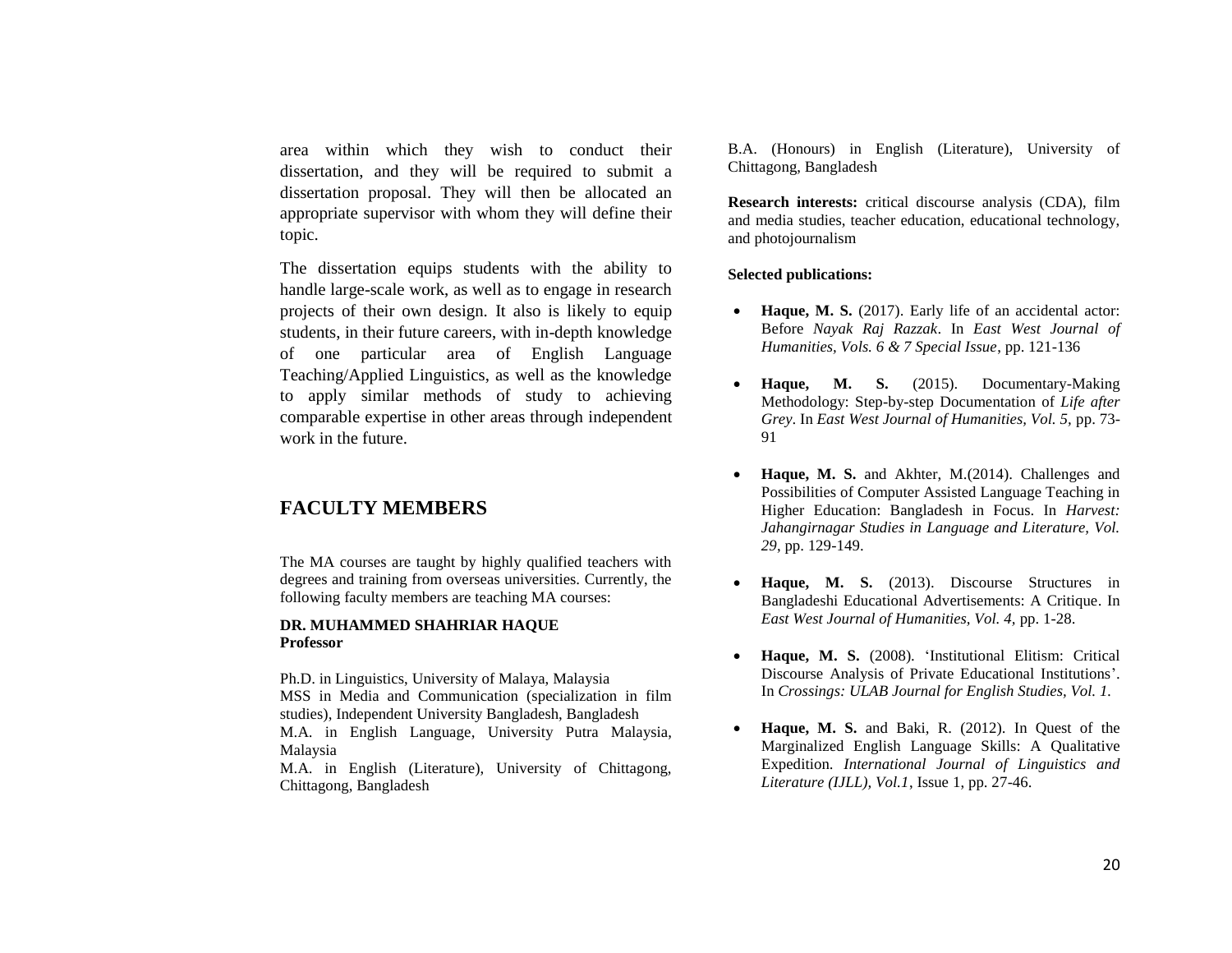- **Haque, M. S.** and Abedin, Z. (2011). The discursive construction of (a)moral names: Religion versus language, *Multilingua: Journal of Cross-Cultural and Interlanguage Communication*. Berlin: Mouton De Gruyter, Vol. 30, No. 3-4, pp. 377-390.
- **Haque, M. S.** (2008). 'Kee's World: Reflections of Evolving Identity'. In *International Journal of Comic Art*, Vol. 10, No. 1, Spring-2008, pp. 482-512.
- **Haque, M. S.** (2008). 'Discursive Construction of an Identity in Conflict: CDA Perspective'. In Nair, R., Haque, M. S. & Khan, M. H. (Eds.). *Constructing Identities in the Malaysian Media*. Kuala Lumpur: University Malaya Press.
- **Haque, M. S.** (2006). 'Media Discourse: Television News as a form of Entertainment / Popular Culture'. In David, M. K., Burhanudeen, H. & Abdullah, A. N. (ed.) *The Power of Language and the Media*. Frankfurt: Peter Lang. pp. 99-114.
- **Haque, M. S.** and Malik, M. Z. (2005). 'Humour in Haq: Poems in Sub-continental English'. In Talif, R., Heng, C. S., Eng, W. B., Abdullah, A. N. and Noor. R. (eds.) *Beyond Barriers Fresh Frontiers: Selected Readings on Languages, Literatures, and Cultures*. Serdang: Universiti Putra Malaysia Press, pp 105-111.

#### **DR. MORIAM QUADIR**

### **Associate Professor**

Ph. D. in Applied Linguistics, Hiroshima University, Japan M. A. in Applied Linguistics, Hiroshima University, Japan M. A. in English, University of Dhaka. Bangladesh B. A. in English, University of Dhaka. Bangladesh

**Research interests**: L2 learners' individual differences (ID), learner autonomy, innovative teaching approaches, and academic writing.

### **Selected Publications:**

- **Quadir, M.** (2019). Exploring English language learning demotivation in Bangladesh. *THT Journal, 7* (1)*,* pp. 65- 91.
- **Quadir, M.** (2017). Let us listen to our students: An analysis of demotivation to study English in Bangladesh. *The English Teacher, Vol.46 (3),* pp. 128-141.
- **Quadir, M.** (2014). Relationships between learners' motivation factors and speaking strategy factors to learn oral communication in English. *The English Teacher, Vol.43 (3),* pp. 113-135.
- **Quadir, M.** (2011). A comparative study of English and non-English major university students' motivation to learn English oral communication. *East West Journal of Humanities, 2,* pp. 91-111.
- **Quadir, M.** (2009). Do English and non-English major university students use the same EFL speaking strategies in Bangladesh? *Asian English Studies, 11*, pp. 49-68.
- **Quadir, M.** (2008). A study on English and non-English major university students' motivation to learn spoken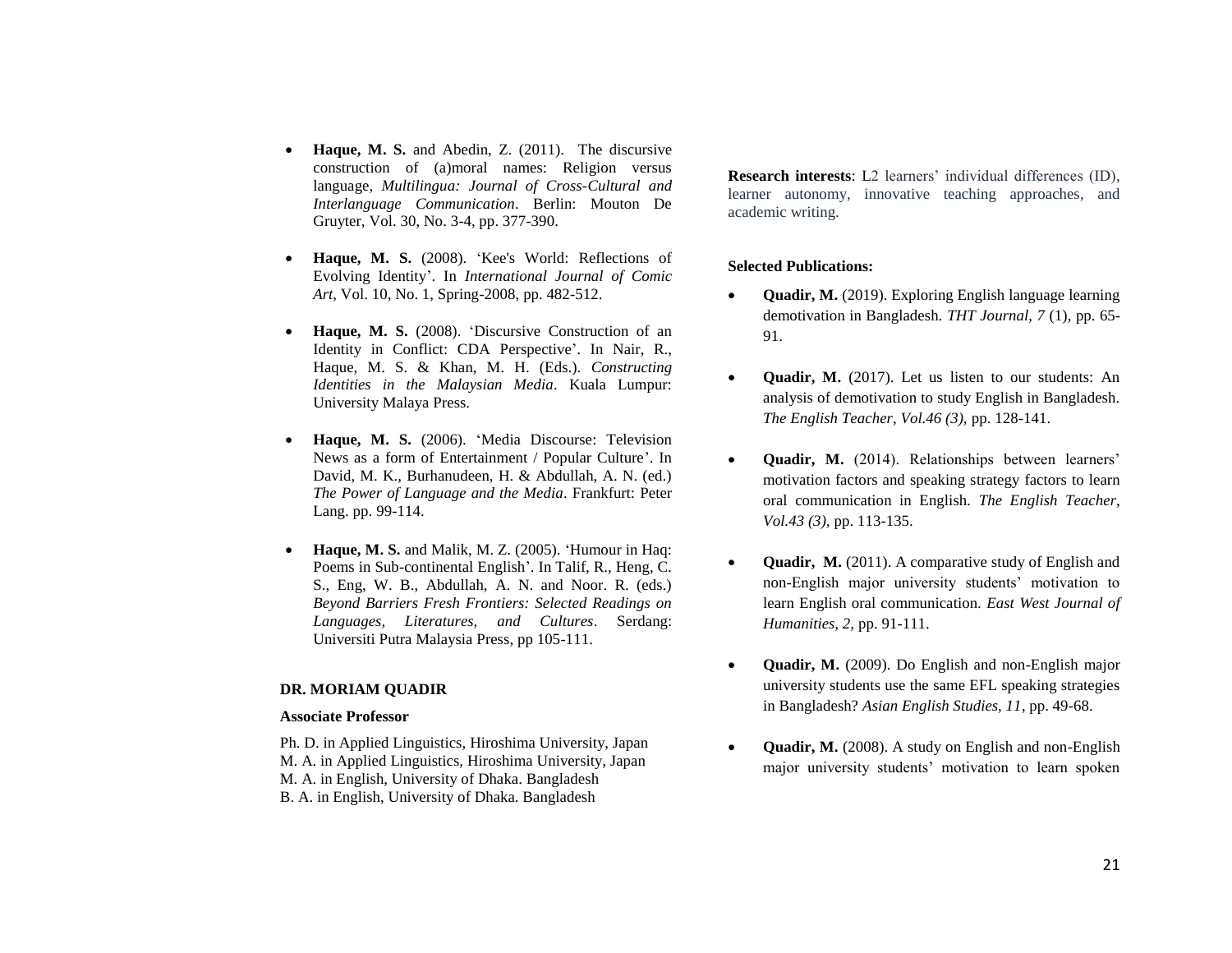English in Bangladesh. *JACET Chugoku- Shikoku Chapter Research Bulletin, 5,* pp.39-56*.*

- **Quadir M.** (2008). A study on motivation and strategy use of Bangladeshi university students to learn spoken English. *Journal of International Development and Cooperation,14,* pp.51-66.
- **Tadashi, N. & Quadir, M.** (2006). A Comparative study of speaking strategy use of EFL college students in Japan and Bangladesh. [JACET (Japan Association of College English Teachers*) Chugoku- Shikoku Chapter Research Bulletin,3*, pp.71-86.
- **Quadir, M. (**2005). Speaking strategy use by the EFL students in Japan and Bangladesh. *Journal of International Development and Co-operation, 12,* pp.33- 47.

### **DR. FARZANA AKHTER Associate Professor**

Ph.D. in English with a secondary emphasis in Rhetoric and Composition, University of Arkansas, Fayetteville, U.S.A., May 2017

M Phil. in English, University of Dhaka, Bangladesh, 2008

M.A. in English Literature, University of Dhaka, Dhaka, Bangladesh, 1997

B.A. in English, University of Dhaka, Dhaka, Bangladesh, 1996

### Areas of Interest

Rhetoric and Composition, Ethnic and Immigrant American Literature, Orientalism and post-colonial subjectivity, Diaspora and belongingness

## **Major Publications**

- "Negotiating the Politics of Power: Tahmima Anam's *The Good Muslim* and Women's Role in War and Nation Building." *Asiatic: IIUM Journal of English Language and Literature,* vol. 12, no. 1, June 2018, pp. 93-107, http://journals.iium.edu.my/asiatic/index.php/AJELL/artic le/view/1211.
- "Performing Brecht in Bangladesh: Making the Unfamiliar Familiar." *Brecht in/and Asia /Brecht in/und Asien: [The Brecht Yearbook / Brecht-Jahrbuch](http://uwpress.wisc.edu/books/5069.htm)* no. 36, edited by Markus Wessendorf and Friedemann Weidauer, [2011,](http://uwpress.wisc.edu/books/5069.htm) pp. 201-210.
- "Shattering the Shackles: Brecht's Plays and the Language of Political Protest in Bangladesh." *Literary Paritantra*, vol. 2, no. 1, Spring 2010, pp. 65-71.
- "Quest for Home in Amitav Ghosh's *The Glass Palace*." *Spectrum*, vol. 5, December 2007, pp. 81-90.
- "Reculturizing Brecht." *Spectrum*, vol. 4, June 2006, pp. 27-40.

### **Encyclopedic Reference**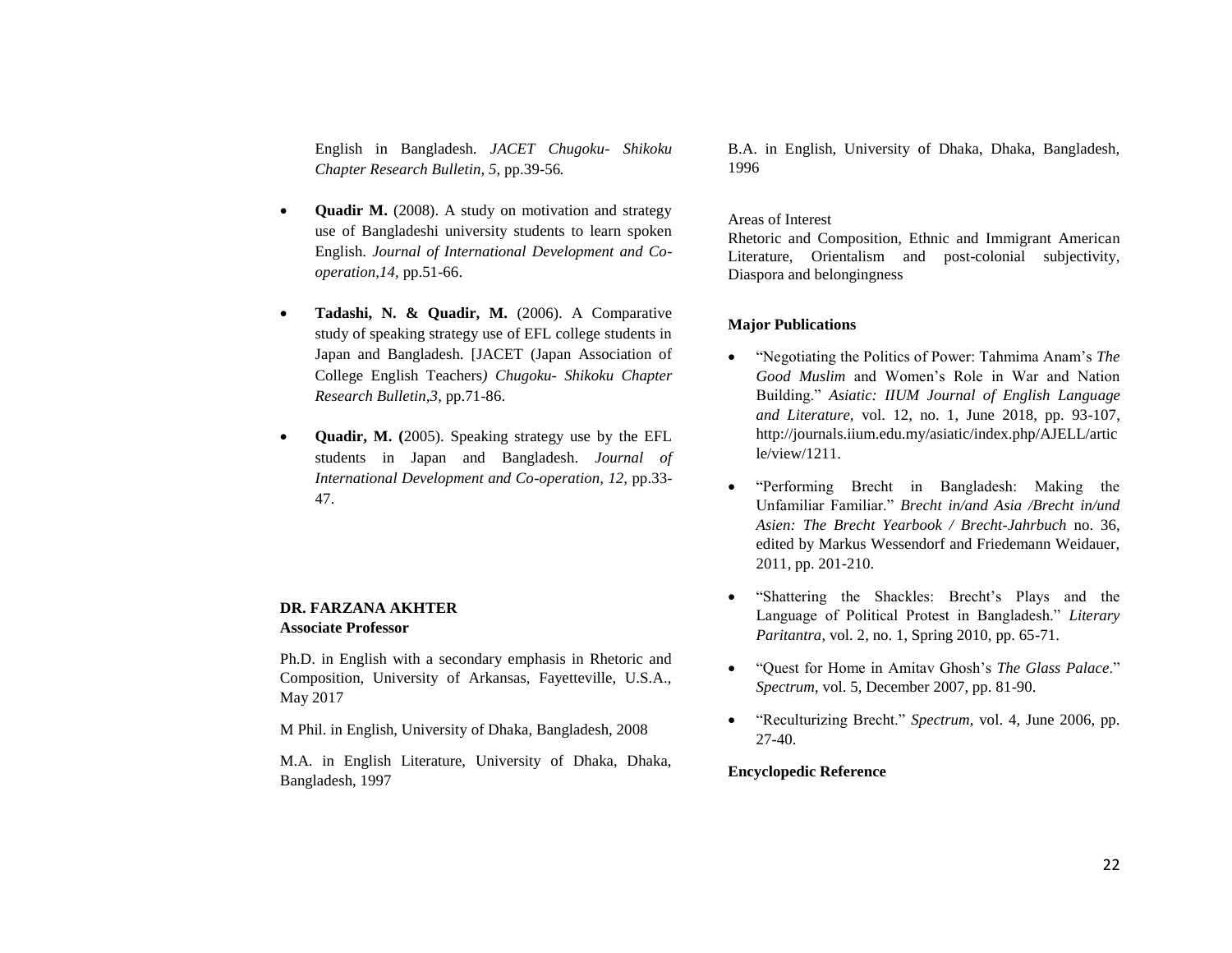"Archie." *Comics through Time: A Historical Encyclopedia*. Edited by M. Keith Booker, ABC CLIO: Santa Barbara, CA, U.S.A., 2014.

### **SHAFIQUR RAHMAN Assistant Professor**

M.A. (University of Toledo, Ohio, U.S.A) M.A. & B.A. (Honours) (University of Dhaka)

## **Areas of Interest**

Composition and CMC- Computer-mediated composition, English and American Romantic Literature, Victorian Prose and Poetry, Elizabethan and Jacobean Drama, Writing across the Media

## **MASRUFA AYESHA NUSRAT (on leave)**

### **Assistant Professor**

MA in English Studies (University of Nottingham, UK)

MA in English & BA (Honours) in English Literature

(University of Dhaka)

## **Areas of Interest**

Women Writing, South Asian Literature, Feminism, Cultural Studies, Postcolonial Studies and Literary Translations.

## **Major Publications**

Her research articles were published in the *Harvest, Panini*  and *South Asian Literature in English: An Encyclopedia*, published by the Greenwood Press, USA (2004).

Her translations of Bengali short stories appeared in *Lilies, Lanterns and Lullabies* (Dhaka: writers.ink, 2014), *The Dawn of the Waning Moon* (Dhaka : writers.ink, 2013), *Contemporary Short Stories from Bangladesh* (Dhaka: UPL 2010), in the souvenir of the SAARC Festival of Literature, New Delhi (2010), *Writing Across Boarders* (Dhaka: writers.ink, 2008), *Under the Krishnachura Tree: Fifty Years of Bangladeshi Writing* (Dhaka: UPL, 2003), and literary pages of local dailies and webzine- *The Independent, The Daily Star*, *[parabaas.com](http://parabaas.com/)* and *The Missing Slate.*

# **MANZUR ALAM (on leave)**

## **Assistant Professor**

MA in English & BA (Honours) in English Literature

(University of Dhaka)

# **Areas of Interest**

Postcolonial Studies; 20<sup>th</sup> Century British and American Literature; Diaspora Literature; Cultural Studies; Literature and Environment; Political Discourses

# **Major Publications**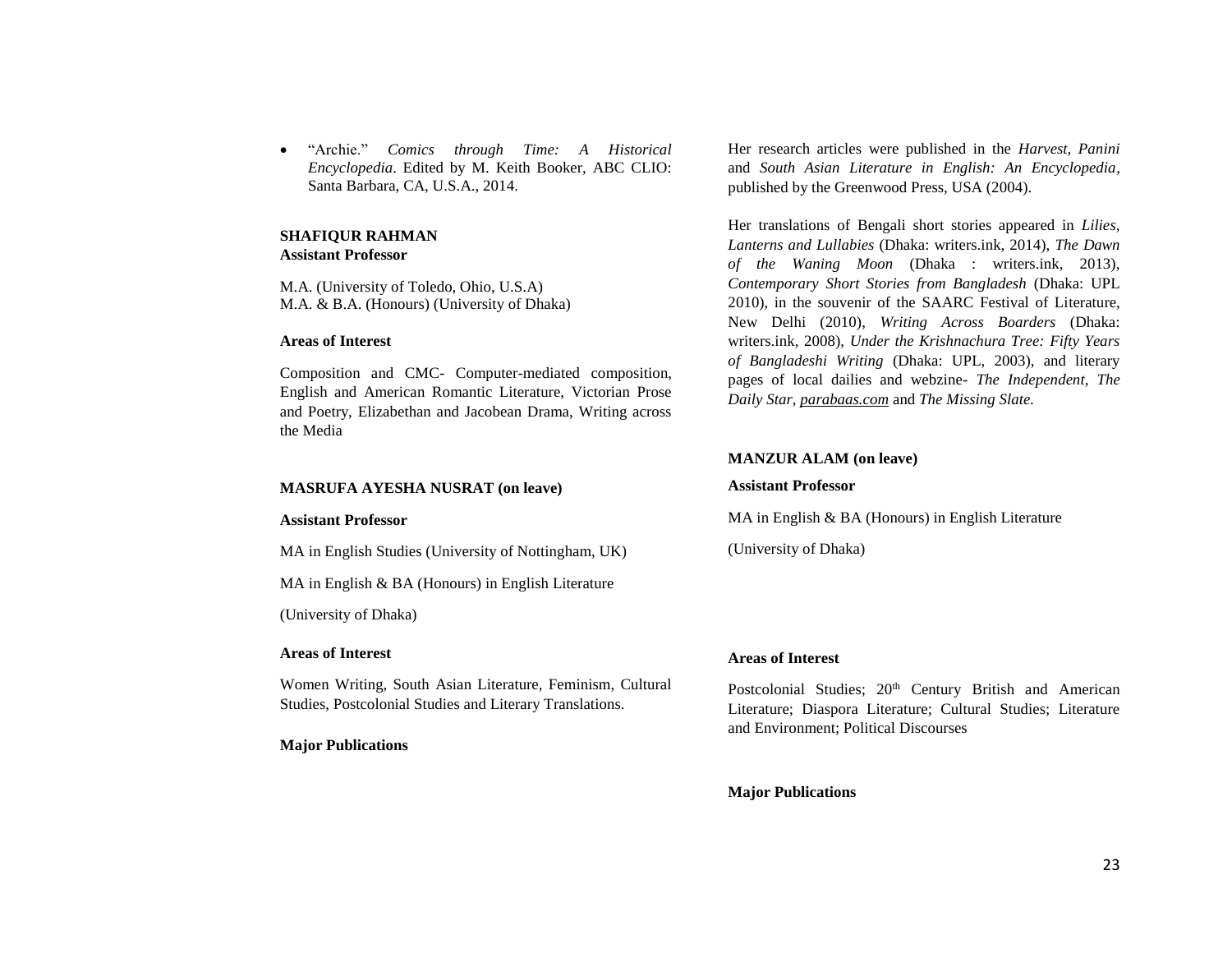- "Victime de l'impérialisme?Ou comment réévaluer Naipaul" (French version of the article"'A Casualty of Imperialism?' Reevaluating Naipaul" translated by Cécile Girardin).*Continuité, classicisme, conservatismedans les littératures postcoloniales*.Eds. Cécile Girardin and Philip Whyte. Rennes: Presses Universitaires de Rennes, 2013.
- "Capitalism, "Hybrid Wars" and Confiscated Narratives: The Classico-Postmodernist Imperialism of Our Time". *East West Journal of Humanities,*Dhaka, Vol.3, 2012.
- "Of Paradoxes and Misrepresentations: The Enigma of Identity in V. S. Naipaul's *Half a Life* and *Magic Seeds*". *Harvest: Jahangirnagar Studies in Language and Literature*, Dhaka, Vol. 26, 2011.
- "Democracy's Captain and Mahatma: Morality and Human Rights." *Abraham Lincoln Without Borders: Lincoln's Legacy Outside the United States*. Eds. JyotirmayaTripathy, Sura P. Rath and William D. Pederson. New Delhi: Pencraft International, 2010. 67- 77.
- "Coming to Terms with India: V.S. Naipaul's Quest for his Roots".*Spectrum*, Journal of the Department of English, University of Dhaka, Vol. 4, June 2006. 154- 163.

#### **ZOHUR AHMED**

#### **Assistant Professor**

PhD (ongoing) (Universiti Sains Malaysia, Penang, Malaysia) M.Phil in English language Education (Central Institute of English and Foreign Languages, Hyderabad, India)

M.A. in TESL (Central Institute of English and Foreign Languages, Hyderabad, India) B.A. in English (Aligarh Muslim University, U.P. India)

### **Research interests**

Computer Assisted Language Learning, Second Language Writing and Speaking Pedagogy, Language Testing and Evaluation, Materials Production and Curricular Innovation, English for Specific Purposes

#### **Publications:**

- Karim, A., Ahmed, Z., Shahed, F. H., Rahman, M.M. & Mohammed, A.R. (2019). Challenges affecting the implementation of £50 million in-service training program for English teachers in Bangladesh. *The Qualitative Report, 24*(10), 2457-2485.
- Rahman, M.M., Singh, M.K.M, Johan, M. & Ahmed, Z. (2019) English Medium Instruction Ideology, Management and Practices: A Case Study on a Bangladeshi Private University. *English Teaching & Learning*. (in press)
- Ahmed, Z (2018, November). Effects of Writing in a Class Blog on EFL Students' Attitude towards Writing, In Proceeding of the 11th International Research Association for Interdisciplinary Studies (RAIS) Conference (pp 339- 345), Beltsville, Maryland, 20705, USA. ISSN 2578- 8574, ISBN 978-1-945298-16-5
- Ahmed, Z. (2018). Rhetoric and realities of ICT applications in teaching English literature. In Angadi, D. T., Patil, S.D.G., & Kedaranath (Eds.), *Indian Indigenous Insights into Language, Literature & Culture.* 13-20. ISBN 978-81-931871-8-0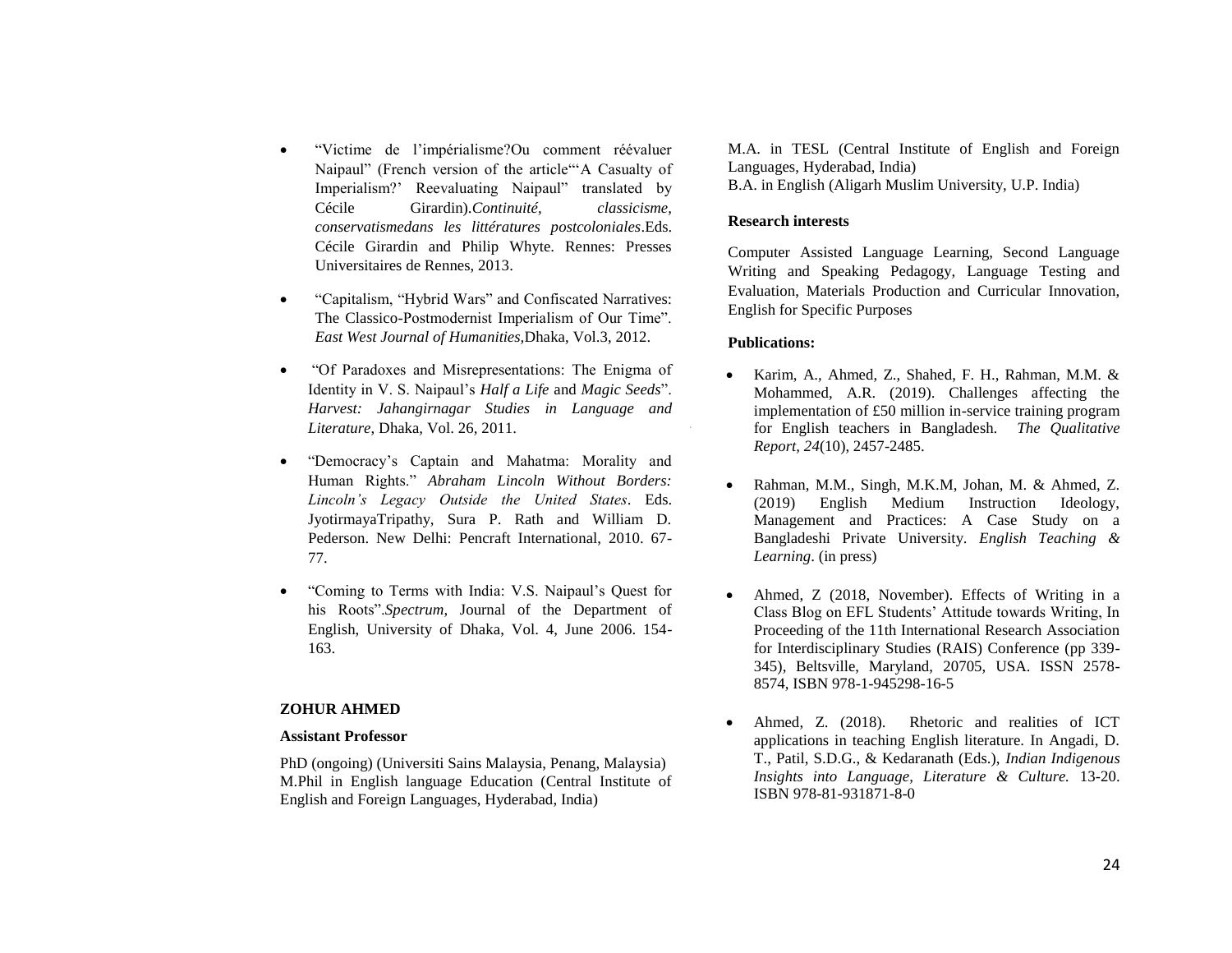- Uddin, J., & Ahmed, Z. (2015). Impact of the use of rubrics on the performance of students. *Chaos, 3*(1), 46- 62. ISSN 2304-3792
- Ahmed, Z. (2014). Writing in a class blog: Why, when and how. In Karunakaran, T. (Ed.) *English Language Teaching in the Twenty First Century: Issues and challenges*. 38-54. ISBN 978-955-659-437-9
- Ahmed, Z. & Karunakaran, T. (2013). Teaching writing: an analysis of the writing tasks used at East West University in Bangladesh. *Languages in India, 13* (3), 103-117. ISSN 1930-2940
- Karunakaran, T. & Ahmed, Z. (2013). Teaching writing. *International Journal of English Language and Literature,* 55-61. ISSN 2347-2642
- Ahmed, Z. (2012). [Review of the book Teacher Training Essentials by C. Thaine]. *ELTAI Journal, 8*, 100-102. ISSN 2250-317X

### **DR. AKHTER JAHAN**

#### **Assistant Professor**

PhD in English Language Studies, International Islamic University Malaysia MA TESOL, University of Lancaster (Hornby Scholar - 2011- 2012)

#### **Research interests**

ELT, Second Language Acquisition (SLA), Materials Development and Teacher Education.

- Jahan, A. (2018). Impact of Textual Enhancement on Bangladeshi Learner's Noticing and Grammatical Development of Present Perfect and Past Simple Tenses.*Malaysian Journal of ELT Research (MaJER)*, 15(1), pp. 1-16, ISSN 1511- 8002.
- Jahan, A. (2016-2017). Impact of Task Repetition on a Bangladeshi Tertiary Learner's Oral Performance: A Case Study*. HARVEST: Jahangirnagar University Studies in language and Literature*, 32, 71- 86, ISSN 1729-8326.
- Jahan, A. & Kormos, J. (2015). The impact of textual enhancement on EFL learners' grammatical awareness of future plans and intentions. *International Journal of Applied Linguistics*, 25(1), 46–66. doi: 10.1111/ijal.12049
- The Hornby Scholar's Panel Presentation: ELT in action: what works and what makes it work in different contexts*.* (2012). In T. Pattison (Ed.),*IATEFL 2012 Glasgow Conference Selections*  (pp. 158- 161). Kent: Pilgrims.
- Jahan, A. (2012). Residual Cultural Imperialism in Primary Textbooks in Bangladesh: A Critique of the *English for Today* Textbooks, *East West Journal of Humanities*, 3, 73- 96. ISSN 2024-6628.
- Rahman, F. M., & Akhter J. (2011). *Training English Teachers from Difficult and Rural Contexts in Bangladesh*. In P. Gunashekhar, A. Padwad& D. Pawelec (Eds.),*Starting, Stimulating and Sustaining English Language Teacher education and development: A selection of papers presented at the*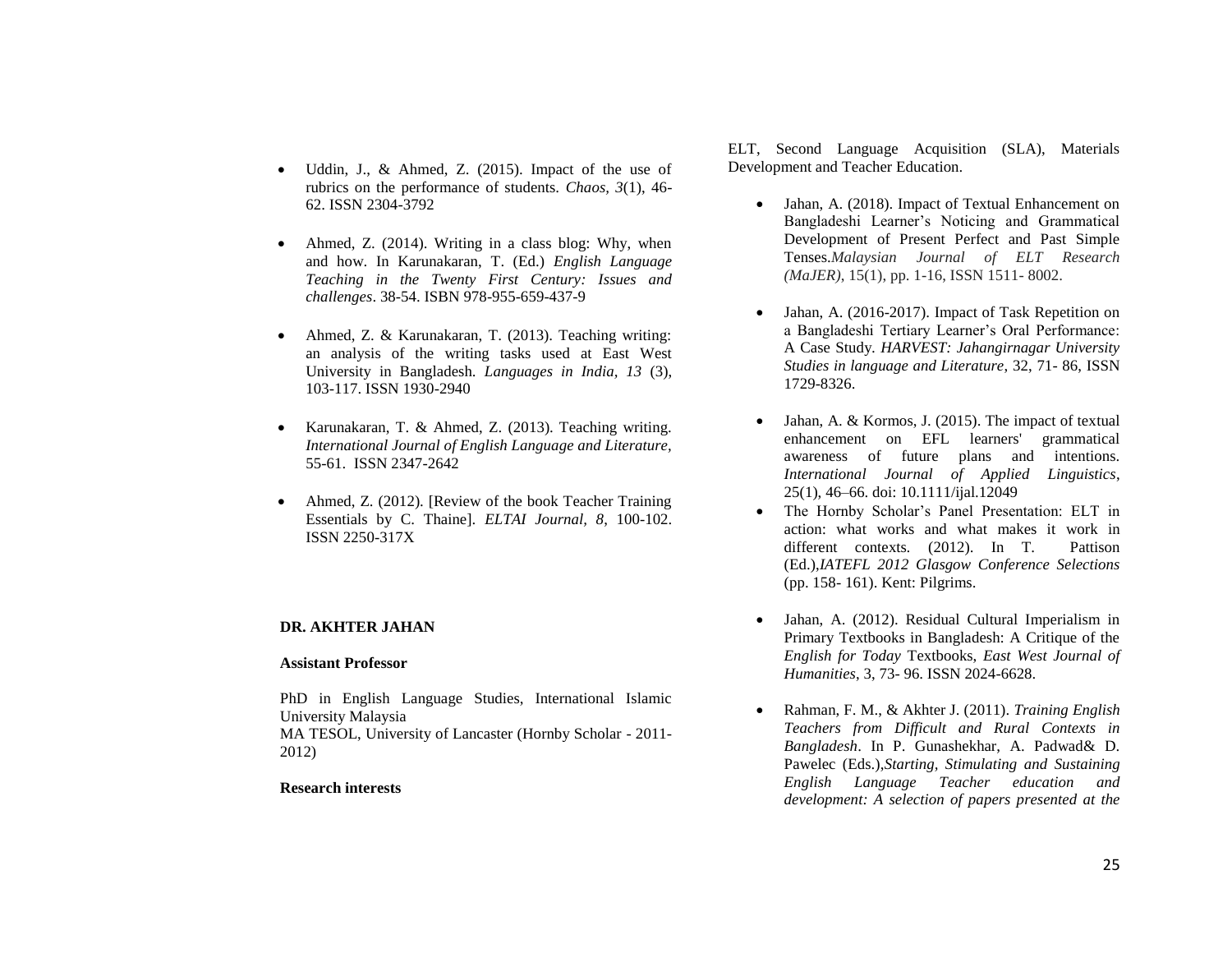*International Conference in Hyderabad in January 2011*(pp. 86-92).India: British Council.

- Jahan, A., &Nusrat J. (2011). Working with Vocabulary at Tertiary Level in Bangladesh, *Journal of Education and Practice*, 2(5), 45-57, ISSN 2222- 1735 (Paper) & ISSN 2222-288X (Online)
- Jahan, A. (2008). Promoting Collaboration in Mixed Ability EFL Classrooms at Tertiary Level in Bangladesh, *Journal of NELTA*, 13(1-2), 49-56.
- Jahan, A., & Nusrat J. (2008) Teaching Presentation Skills to Tertiary Students in Bangladesh, *Stamford Journal of English*, 4, 38-57.
- Jahan, A. (2008). Teaching Speaking Skills at Tertiary Level in Bangladesh: An Empirical Investigation, *Daffodil International University Journal of Business and Economics*, 3(1), 155-171.

### **Ms. ISRAT JAHAN**

#### **Assistant Professor**

MA in English Literature (Jahangirnagar University, Savar, Dhaka)

BA in English (Jahangirnagar University, Savar, Dhaka) **Areas of Interest**

Post-colonial Literature, Critical Theory, Latin American Literature, American Literature, Film and Literature

#### **Major Publications**

- Jahan, I. (2018)."Comparative Studies on Films: Scopes of Digital Humanities". *Asian Journal of English Studies* (AJES), 7. (1). 175-183.
- Jahan, I. (2017). "Novel: Death or Resurrection of Storytelling". *South Asian Review*, 38. (2). 89-101.
- Jahan, I. (2016). "Documentation of History through Storytelling". International Journal on English Language, Literature and Translation Studies (IJELR), Vol.3. Issue.4 (Oct-Dec.), P. 500-508. ISSN: 2395-2628 Print, 2345- 9451(online).
- Jahan, I. (2015). An Existential Reading of *Family Ties*. *East West Journal of Humanities*. Vol.5, P 24-32. ISSN 2074-6628.
- Jahan, I. (2012)."Nationalism, Syncretism, and the Enforcers of History". Asian Conference on Literature, P. 884-894. ISSN: 2186-229X, [http://www.iafor.org/acah\\_proceedings.html.](http://www.iafor.org/acah_proceedings.html)
- Jahan, I. (2012). "The Art of Existence and the Care of the Self in *Family Ties*". Language, Literature and Linguistics, P 288-293. ISSN: 2251-3566.
- Jahan, I. (2010). "Real and Symbolic Unable to Bridge the Gap between the World and Richard Wright". *Harvest*: *Jahangirnagar Study of Language and Literature,* Vol-25, P. 99-109, ISSN 17298326.

#### **MS. SYEDA NADIA HASAN (on leave)**

#### **Senior Lecturer**

MA in English Literature (University of Dhaka)

BA in English (University of Dhaka)

### **Areas of Interest**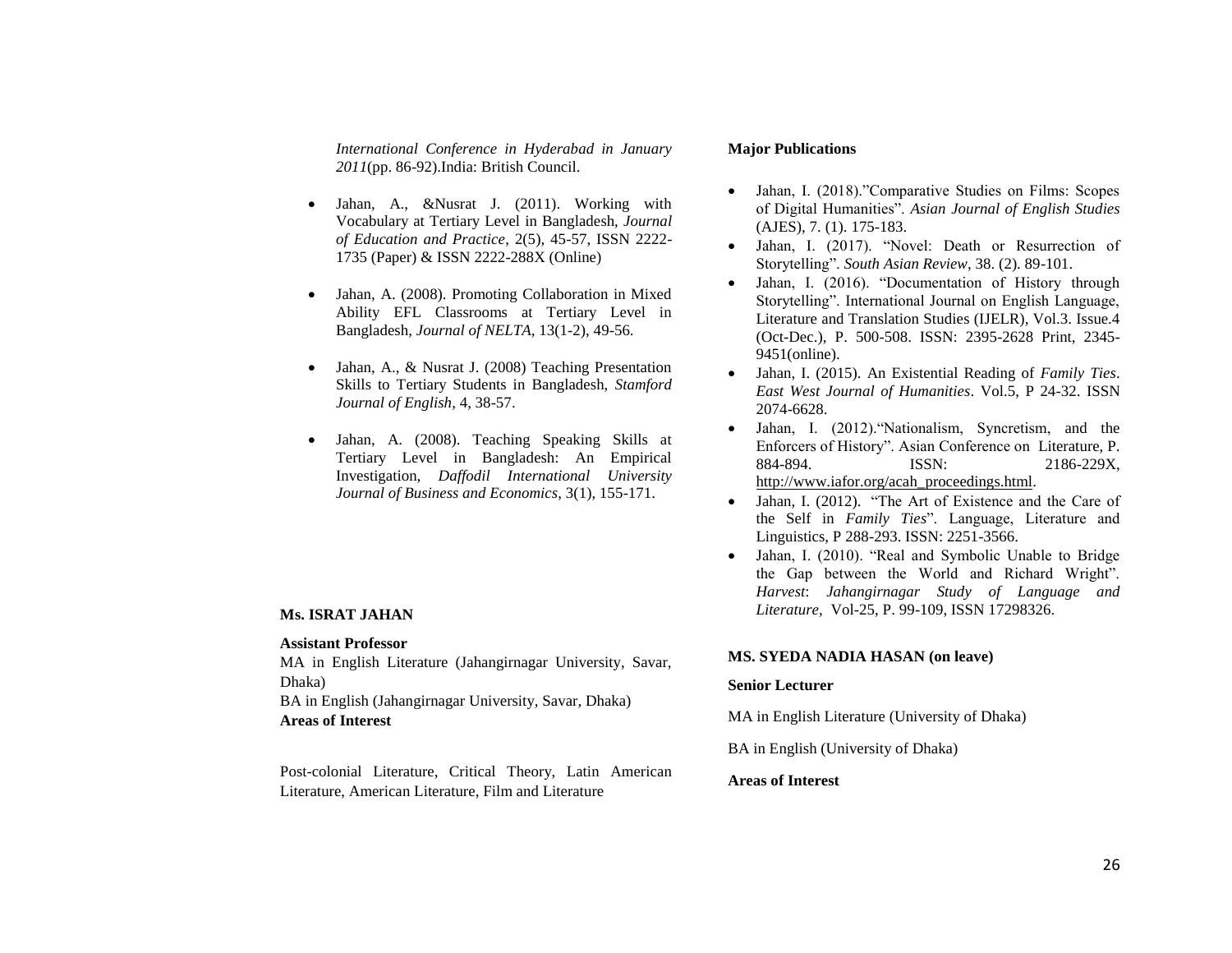American Literature; Feminism; Cultural Studies.

#### **Major Publications**

- Hasan, S. N. (2017). Comics and Graphic Novels: Counter Narratives to Cultural Products. *Crossings*, 8, 68- 77.
- Hasan, S. N. (2016). Woody Allen's Auteurism: Adaptation as Production in Blue Jasmine. *Harvest*, 31, 45-56.
- Hasan, S. N. (2017). Elisa Allen: Steinbeck's Unconventional Portrayal of the Female Character in "The Chrysanthemums". *International Journal of English Language, Literature and Translation Studies*, 4(1), 55- 59.
- Hasan, S. N. (2014). Teaching Vocabulary through Collaboration: Students as Independent Readers. *Journal of Education and Practice*, 5(13), 60-68.

#### **TARA SHANKAR SINHA**

#### **Senior Lecturer**

MA in Applied Linguistics, University of Victoria, BC, Canada MA in TESL, The English and Foreign Languages University (EFLU), Hyderabad, India BA in English, East West University, Bangladesh

#### **Research interests**

Instructed second language acquisition, Form-focused instruction, Corrective feedback, Technology-mediated language teaching, Corpus-based language teaching**.**

#### **Publications:**

- Sinha, T.S. (2018). Focus on form in second language teaching. *BELTA Journal, 2,* 78-91.
- Sinha, T.S. (2014). Acquisition of the non-generic uses of English definite article by adult ESL learners. *Language in India, 14,* 224-245.

### **ZAHID HOSSAIN**

#### **Senior Lecturer**

MA in TESOL (Lancaster University, UK – Hornby Scholar – 2007 -08) MA in Applied Linguistics & ELT (Dhaka University) BA (Hons) in English (Dhaka University)

#### **Research interests**

Instructed second language acquisition, corpus linguistics, critical discourse analysis, second language writing and speaking, ELT methodologies

#### **Publications:**

- Hossain, Z. (2013). A Corpus-based Study of Frequency and Syntactic Patterns in an EFL Textbook : The Case of Modal Auxiliary. In *Spectrum. Vol 8 & 9*, 225-242.
- Hossain, Z. (2007). Teaching Vocabulary Using News Report. A Reflection. In *Stamford Journal of*